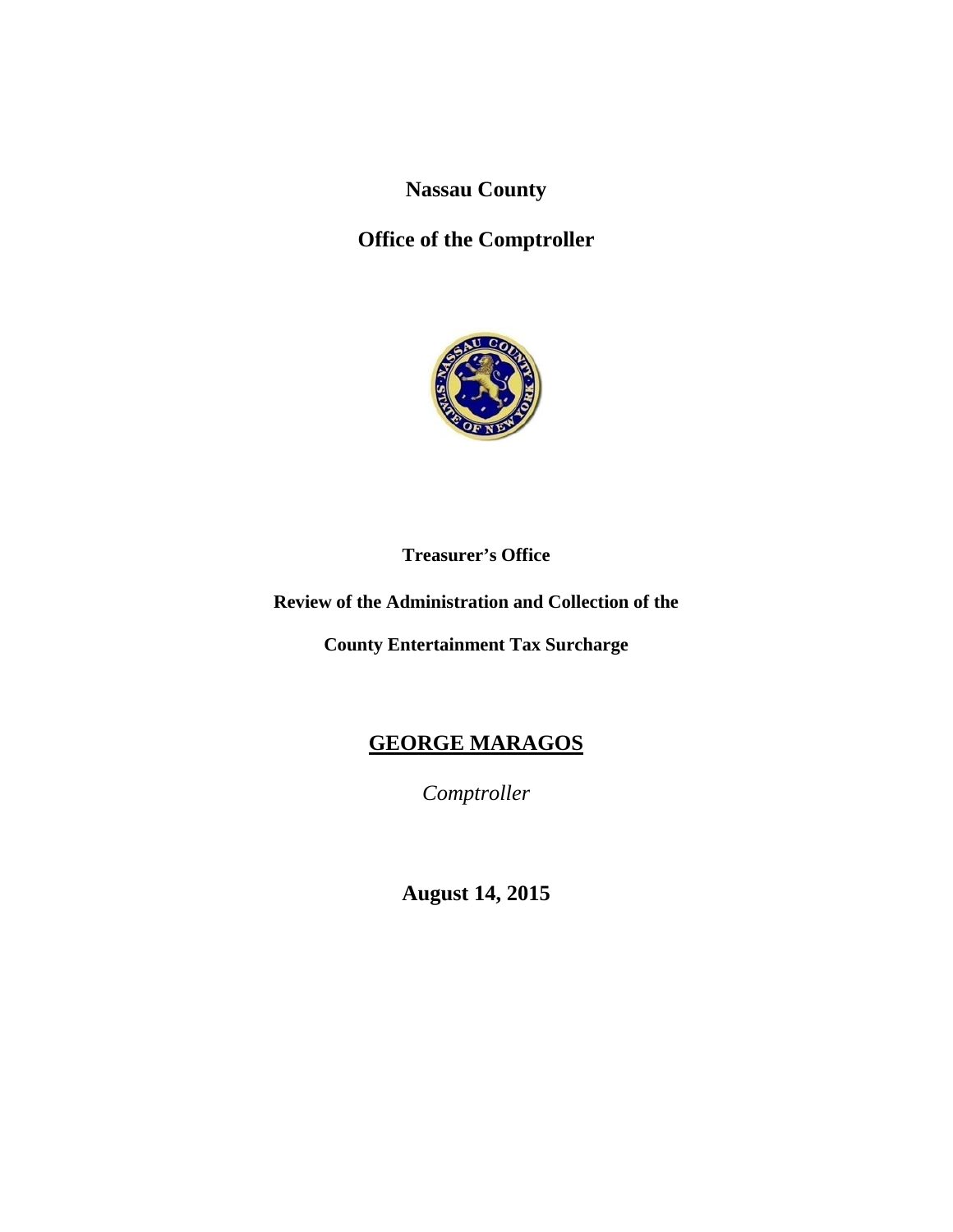# **NASSAU COUNTY**  *OFFICE OF THE COMPTROLLER*

## **George Maragos**

*Comptroller* 

James Garner *Chief Deputy Comptroller* 

Raymond J. Averna, Esq. *Deputy Comptroller* 

Jostyn Hernandez *Director of Communications* 

Review Staff

JoAnn Greene *Director of Field Audit* 

> Linda Leung *Project Manager*

Aurora Scifo *Deputy Director of Field Audit* 

> Joseph Giamanco *Field Auditor*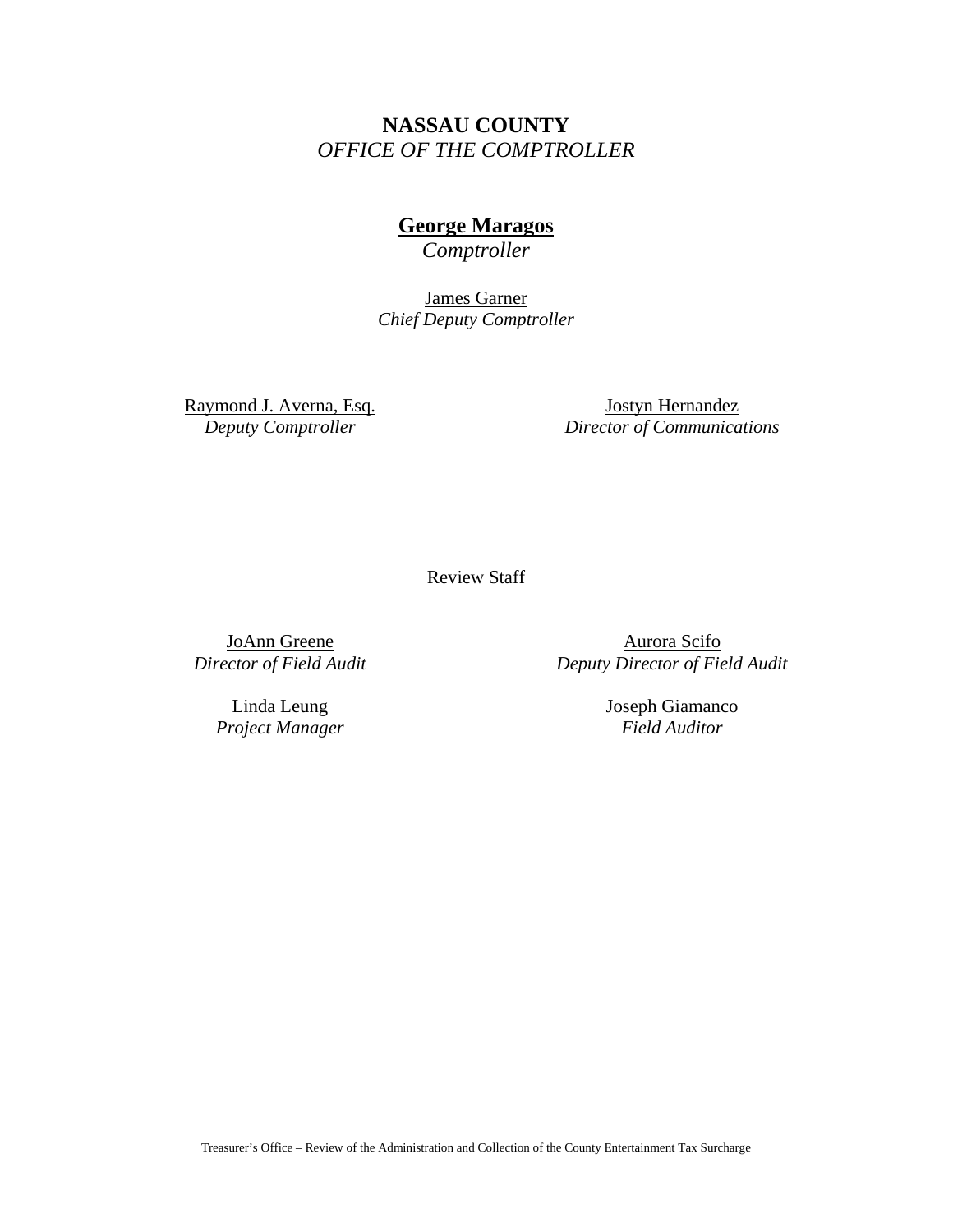## **Introduction:**

Nassau County Local Law No. 28-2000 imposes an entertainment surcharge tax of \$1.50 per ticket on events at facilities having a permanent seating capacity in excess of 2,500 seats. This tax is collected by the Office of the Nassau County Treasurer.

## **Purpose:**

The purpose of this review is to examine the Treasurer's administration and collection of this tax.

## **Key Findings:**

- Treasurer's Office did not require event operators to submit missing tax returns and/or information missing from filed tax returns.
- Tax receipts were not always deposited timely.
- Tax returns were not always date stamped to evidence receipt and timely filing.
- Treasurer's Office did not examine the tax returns and supporting documents to ensure taxes were accurately reported. Our review of the event operators' returns found errors and reporting issues that could have been detected had the Treasurer's Office examined the filed returns.

## **Key Recommendations:**

We recommend that the Treasurer's Office:

- review all tax returns upon receipt for completeness and notify event operators in writing of any missing documents or information required by the regulations.
- notify the event operators to submit any missing tax returns immediately and assess the applicable fines in accordance with the regulations;
- deposit all tax receipts collected from tax returns within seven days as required by the County Comptroller's Control Directive for Cash Receipts;
- date stamp all tax returns to evidence receipt to validate the timely filing of the return and/or to assess interest and penalties due for late filing; and
- obtain and review the supporting documentation for a sample of tax returns from event operators on a regular basis to ensure the accuracy and validity of the amount of tax imposed and collected on tickets sold and complimentary tickets issued at events.

\*\*\*\*\*\*\*

The matters covered in this report have been discussed with the officials of the Treasurer's Office. On July 17, 2015 we submitted a draft letter with the findings to the Treasurer's Office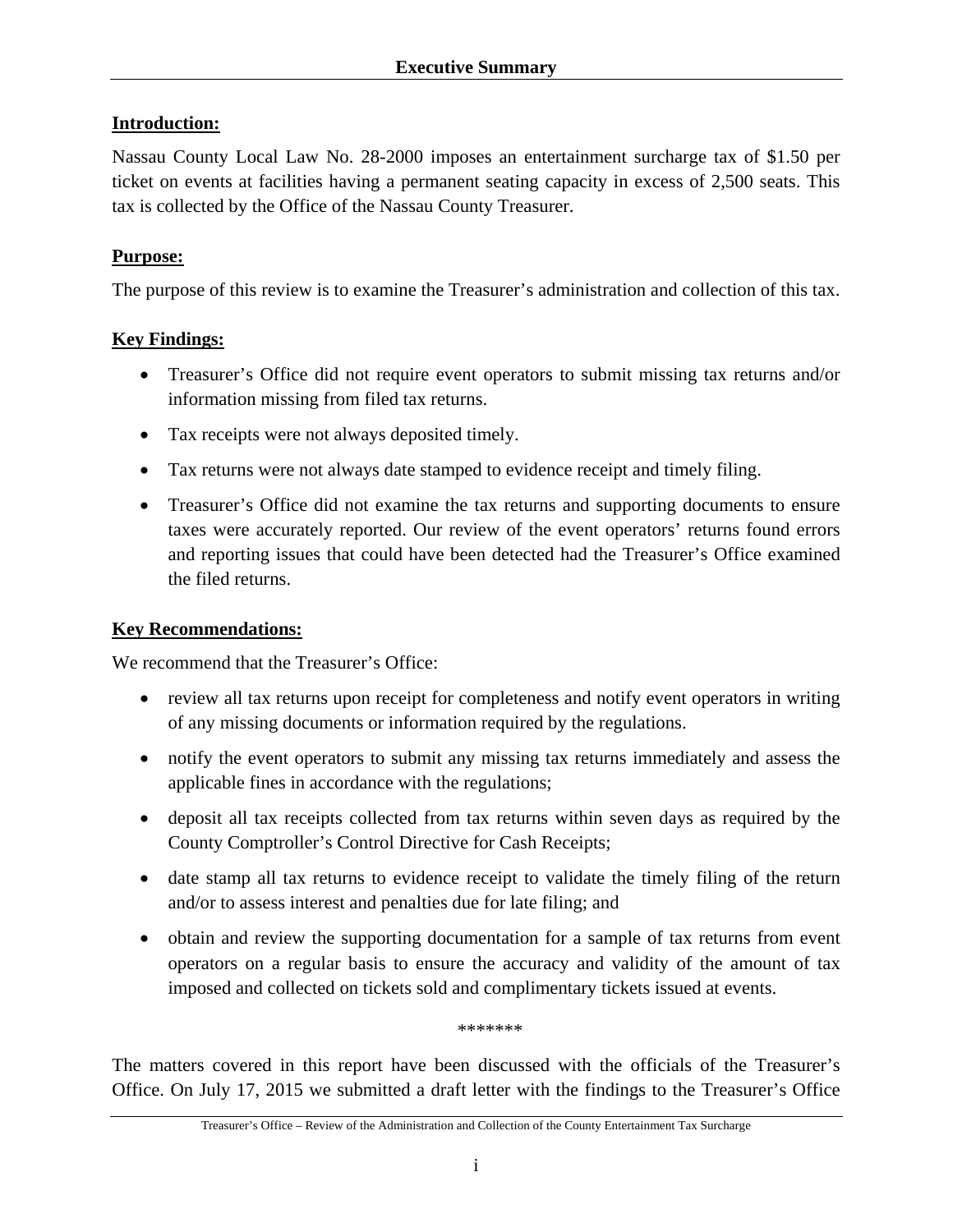for their review. The Treasurer's Office requested an Exit Conference which was held on August 4, 2015. The Treasurer's Office provided their response on July 28, 2015. Their response and our follow up to their response are included as Appendix B to this report.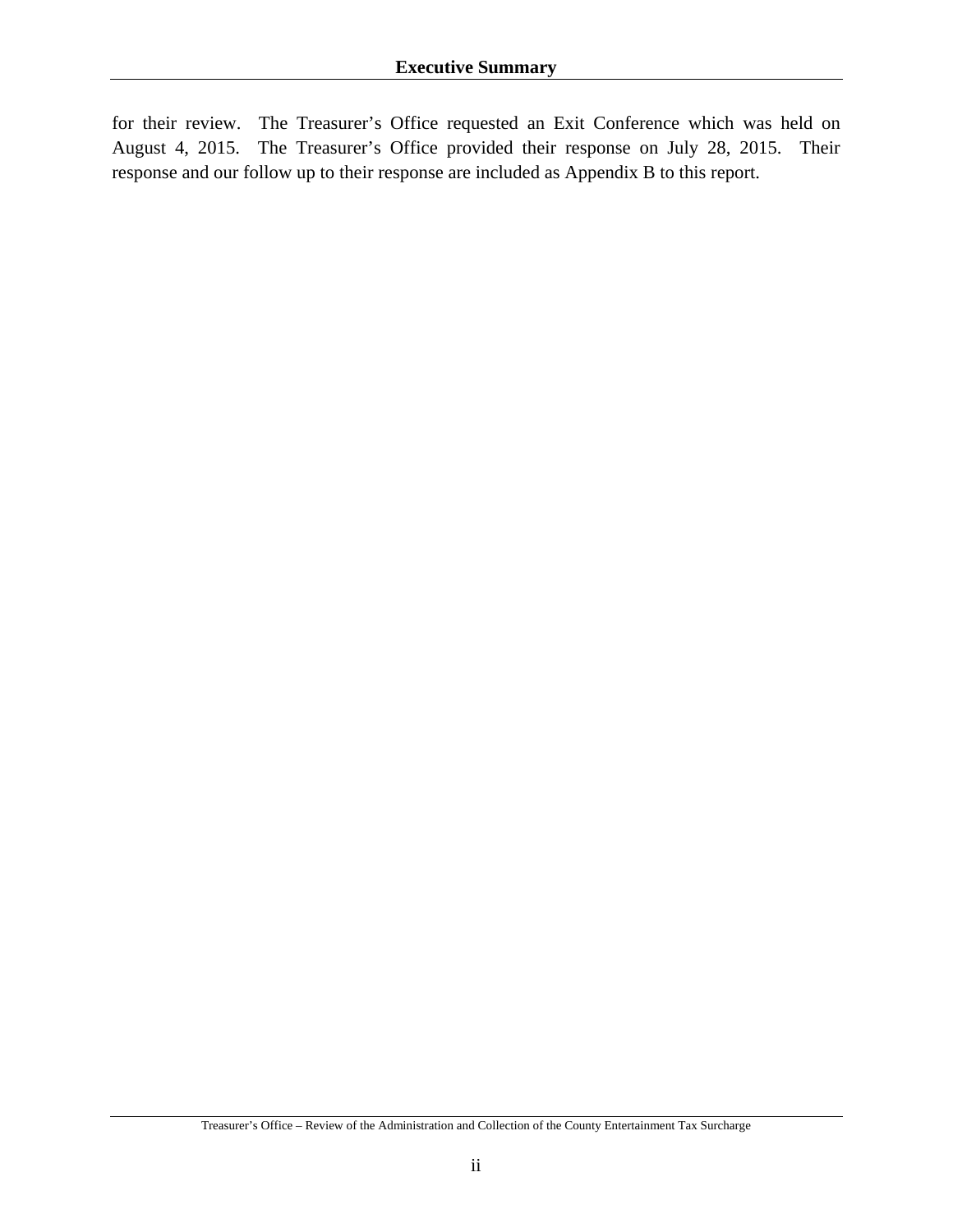## **Page**

| (1) The Treasurer's Office Did Not Require Event Operators to Submit Information Missing    |  |
|---------------------------------------------------------------------------------------------|--|
| (2) Tax Receipts Were Not Always Deposited in the Bank Timely and Tax Returns Were Not      |  |
| (3) The Treasurer's Office Did Not Examine Supporting Records to Verify the Accuracy of Tax |  |
|                                                                                             |  |
|                                                                                             |  |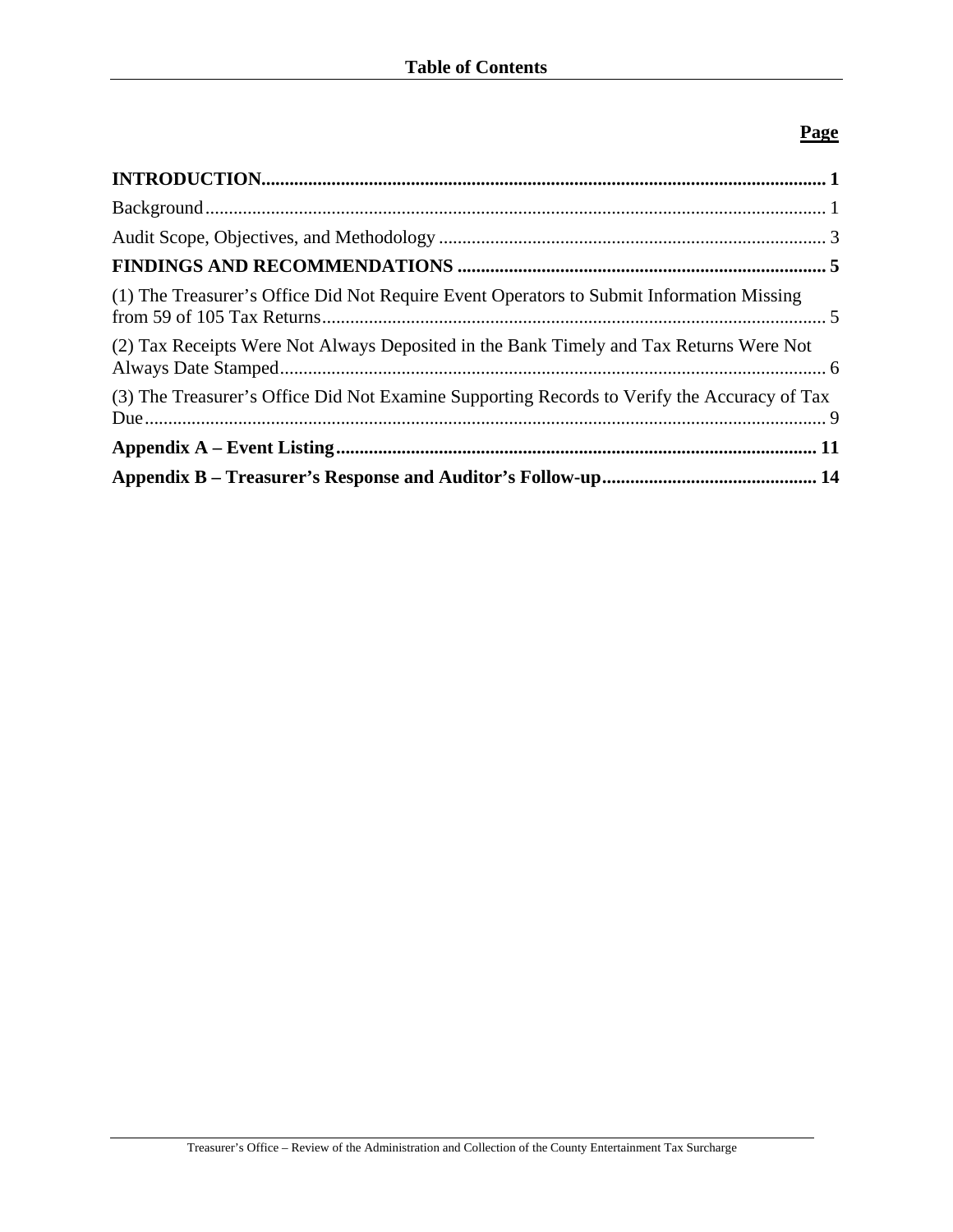## **Background**

The Nassau County ("the County") Administrative Code Article  $3a<sup>1</sup>$  imposes an entertainment surcharge tax of \$1.50 per ticket for entertainment events held in the County for venues with permanent seating capacity in excess of 2,500 seats. Tax-exempt organizations are exempt from the tax<sup>2</sup>.

According to New York Tax Law Chapter 179.2 (Section 1202(d)(iii)), "…such tax may be collected and administered by the county treasurer or other fiscal officers of Nassau county by such means and in such manner as other taxes which are now collected and administered by such officers or as otherwise may be provided by such local law, ordinance or resolution". In order to be eligible for this exemption, the organization must have a valid tax-exempt certificate and be the direct payer of record.<sup>3</sup> Any person failing to pay the \$1.50 surcharge tax shall be subject to a penalty of fifty percent on the tax amount due plus interest of nine percent compounded daily on the total tax and penalty amount.<sup>4</sup>

Every operator of an event whose receipts from the sale of tickets total \$300,000 or more in any quarter of the preceding four quarters must file an Entertainment Surcharge Tax Return with the Treasurer monthly (on or before the  $20<sup>th</sup>$  day of each month, for the prior month.) All other event operators shall file quarterly (on or before the  $20<sup>th</sup>$  day of the month following the end of the prior calendar quarter.)<sup>5</sup> The return must show: "...the name, address, federal employer identification number… and for each event: the date, the number of tickets sold, the turnstile attendance, the name and location of the facility...and the amount of tax due:"<sup>6</sup> The Treasurer and the Comptroller both have the right to examine all documentation of any operator or sponsor of events held within the County.<sup>7</sup>

The Treasurer's Office receives the Entertainment Surcharge Tax Returns, deposits the monies submitted with the returns and records the revenue receipts in the Nassau Integrated Financial System ("NIFS").

<u>.</u>

<sup>&</sup>lt;sup>1</sup> Nassau County Administrative Code, Article 3a Entertainment Surcharge Regulations § 5-90.0 Imposition of Tax

<sup>2</sup> Ibid. §5-93.0 Exemptions.

<sup>3</sup> New York State Department of Taxation and Finance, Publication 843 (12/09), A Guide to Sales Tax in New York State for Exempt Organizations, page 16.

<sup>4</sup> Nassau County Administrative Code, Article 3a Entertainment Surcharge Regulations §5-104.0.a, b.

<sup>5</sup> Ibid. §5-94.0.a. & b.

 $<sup>6</sup>$  Ibid. §5-94.0.e.1 and e.2, Returns and payments; overpayments and underpayments.</sup>

<sup>&</sup>lt;sup>7</sup> Ibid. §5-95.0.b states that "The Treasurer and the Comptroller are hereby authorized to examine the books, papers, invoices and other records of any operator or other vendor of tickets or sponsor of events held within the County. To verify the accuracy of the tax imposed and assessed by Local Law, each such person is hereby directed and required to give to the Treasurer and the Comptroller, the means, facilities and opportunity for such examinations as are herein provided for and required".

Treasurer's Office – Review of the Administration and Collection of the County Entertainment Tax Surcharge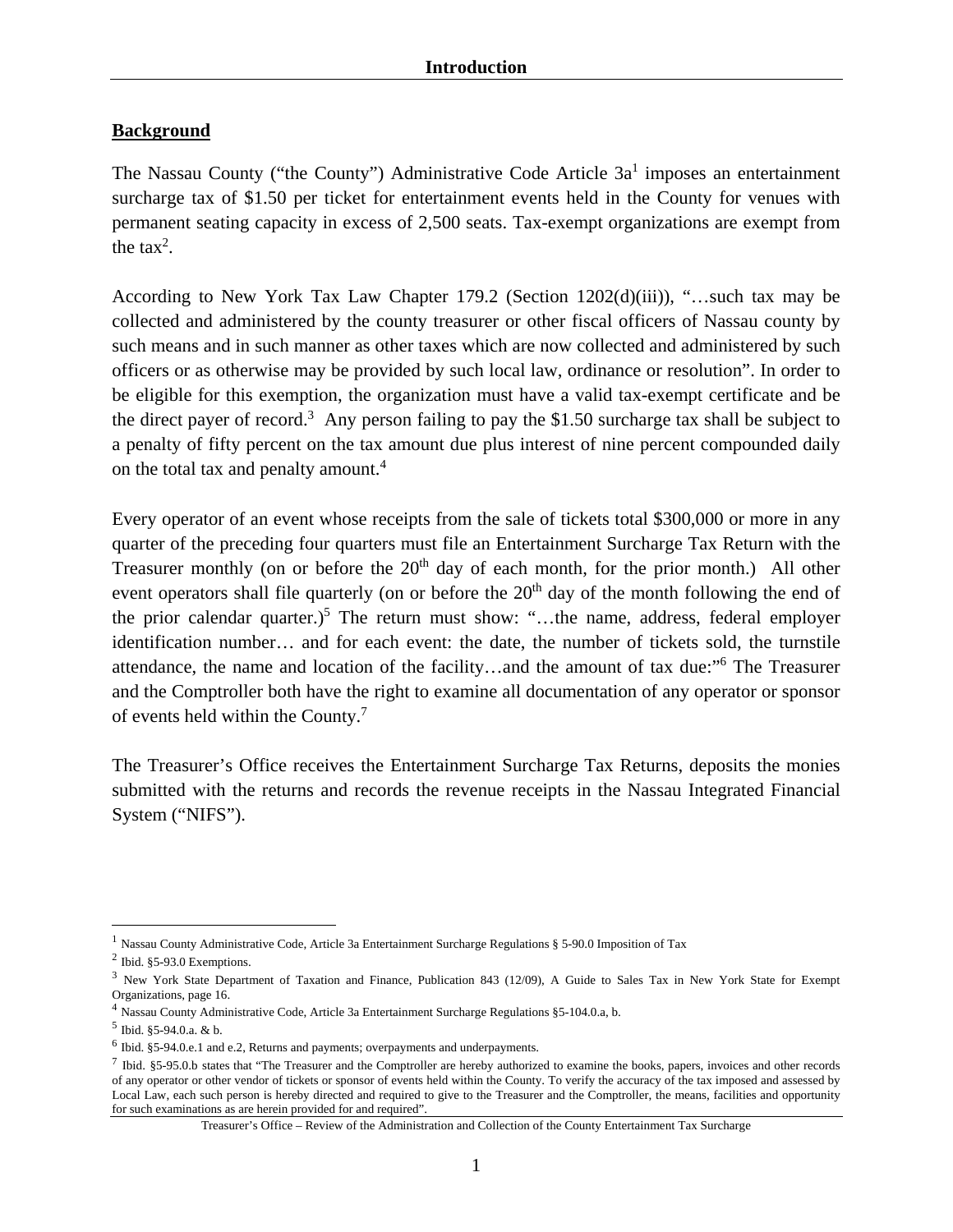The four event operators subject to the entertainment surcharge tax, in Nassau County, are listed below.

- New York Islanders Hockey Club LP for the New York Islanders hockey games;
- SMG (formerly Spectacor Management Group) as Agent for the New York Islanders Hockey Club for the Nassau Veterans Memorial Coliseum (for non-hockey events);
- Beach Concerts Inc. (subsidiary of Live Nation) for the Nikon at Jones Beach Theater; and
- Westbury Music Fair LLC (subsidiary of Live Nation) for NYCB Theatre at Westbury.

As shown in Exhibit I, the Treasurer collected a total of \$4.7 million in surcharge taxes from January 2012 to March 31, 2014.

## **Exhibit I**

|                                                |               | 12 Months     | 3 Months      |              |        |
|------------------------------------------------|---------------|---------------|---------------|--------------|--------|
| <b>Venues</b>                                  | 2012          | 2013          | 2014          | <b>Total</b> | $\%$   |
| New York Islanders <sup>1</sup>                | 403,507<br>S. | 911,187<br>S. | 348,308<br>S. | \$1,663,002  | 35.6%  |
| <b>Jones Beach Theater</b>                     | 582,554       | 504.534       | 206.268       | 1,293,356    | 27.7%  |
| Nassau Veterans Memorial Coliseum <sup>2</sup> | 542,603       | 491.227       | 229,744       | 1,263,574    | 27.0%  |
| <b>NYCB</b> Theatre at Westbury                | 211,311       | 209,001       | 32,349        | 452,661      | 9.7%   |
| <b>Total</b>                                   | \$1,739,975   | \$2,115,949   | 816,669<br>\$ | \$4,672,593  | 100.0% |

## **Treasurers Entertainment Surcharge Tax Revenue January 1, 2012 to March 31, 2014**

 $1$  Revenues in 2012 were lower due to the hockey lockout.

 $2$ <sup>2</sup> The amount shown for 2012 includes a tax adjustment of \$358.50.

Source: NIFS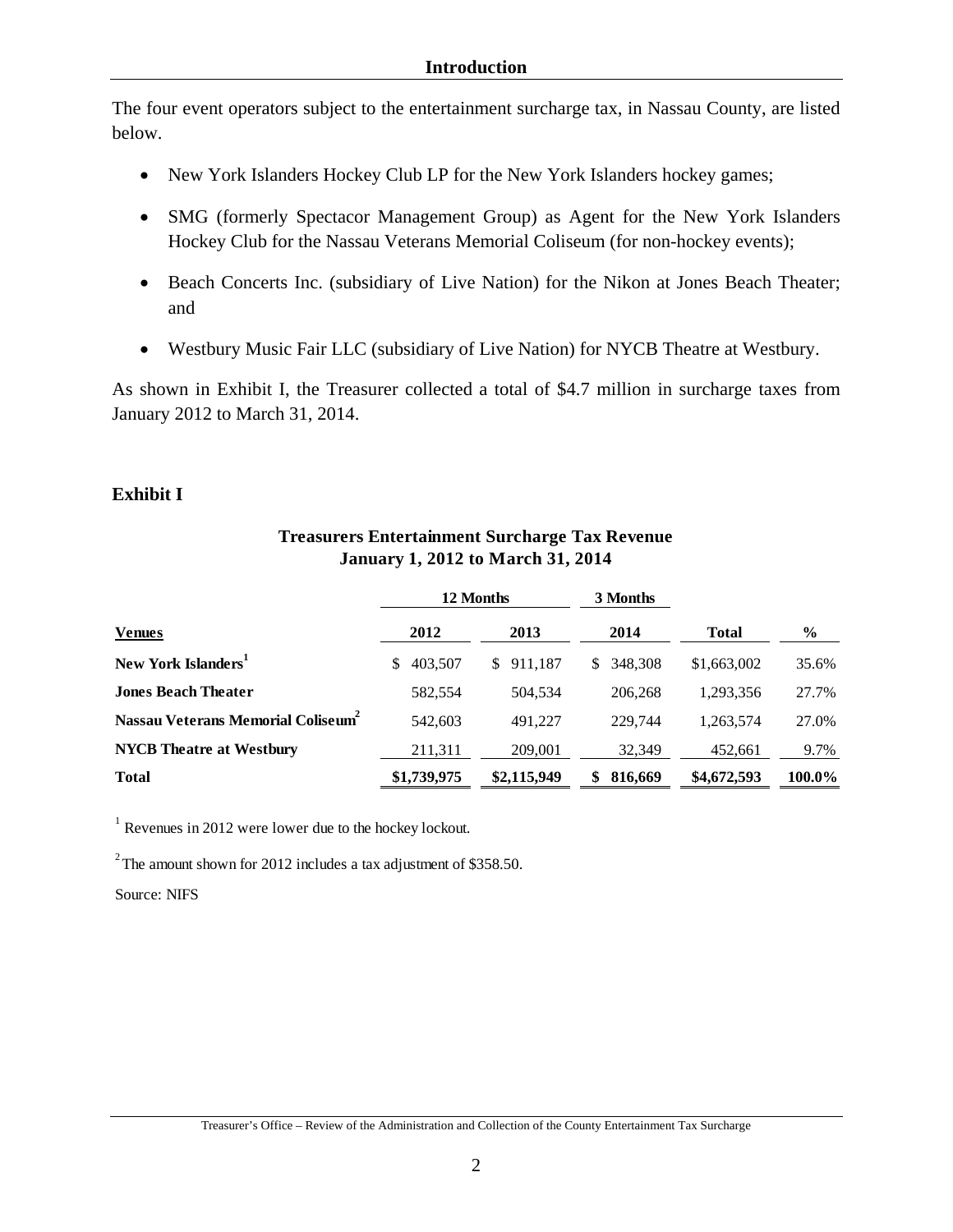Exhibit II summarizes the total number of tickets issued by each event operator subject to the surcharge tax from January 1, 2012 through March 31, 2014.

## **Exhibit II**

# **Treasurers Entertainment Surcharge Tax January 1, 2012 to March 31, 2014 Total Tickets**

|                                          | <b>Number of Tickets Issued</b> |           |          |              |
|------------------------------------------|---------------------------------|-----------|----------|--------------|
|                                          | 12 Months                       |           | 3 Months |              |
| <b>Venues</b>                            | 2012                            | 2013      | 2014     | <b>Total</b> |
| New York Islanders <sup>1</sup>          | 269,005                         | 607,458   | 232,205  | 1,108,668    |
| <b>Jones Beach Theater</b>               | 388,369                         | 336,356   | 137,512  | 862,237      |
| <b>Nassau Veterans Memorial Coliseum</b> | 361,496                         | 327,485   | 153,163  | 842,144      |
| <b>NYCB</b> Theatre at Westbury          | 140,874                         | 139,334   | 21,566   | 301,774      |
| <b>Total Tickets</b>                     | 1,159,744                       | 1,410,633 | 544,446  | 3,114,823    |

<sup>1</sup>The number of tickets sold in 2012 were lower due to the hockey lockout.

Source: Nassau County Entertainment Surcharge Tax Returns

## **Audit Scope, Objectives, and Methodology**

The audit period was from January 1, 2012 to March 31, 2014.

The objective of the audit of the Treasurer's roles and responsibilities was to ensure that the Treasurer's Office:

- reviews the tax returns for accuracy, completeness and timely filing and performs any necessary follow-up;
- deposits the tax receipts in the Bank in a timely manner; and
- records the revenue in NIFS in a timely manner.

Our review of the Treasurer's Office included testing of the Treasurer's receipt and review of the tax returns, the collection of interest for late filing and the timely deposit of tax receipts in the bank and NIFS.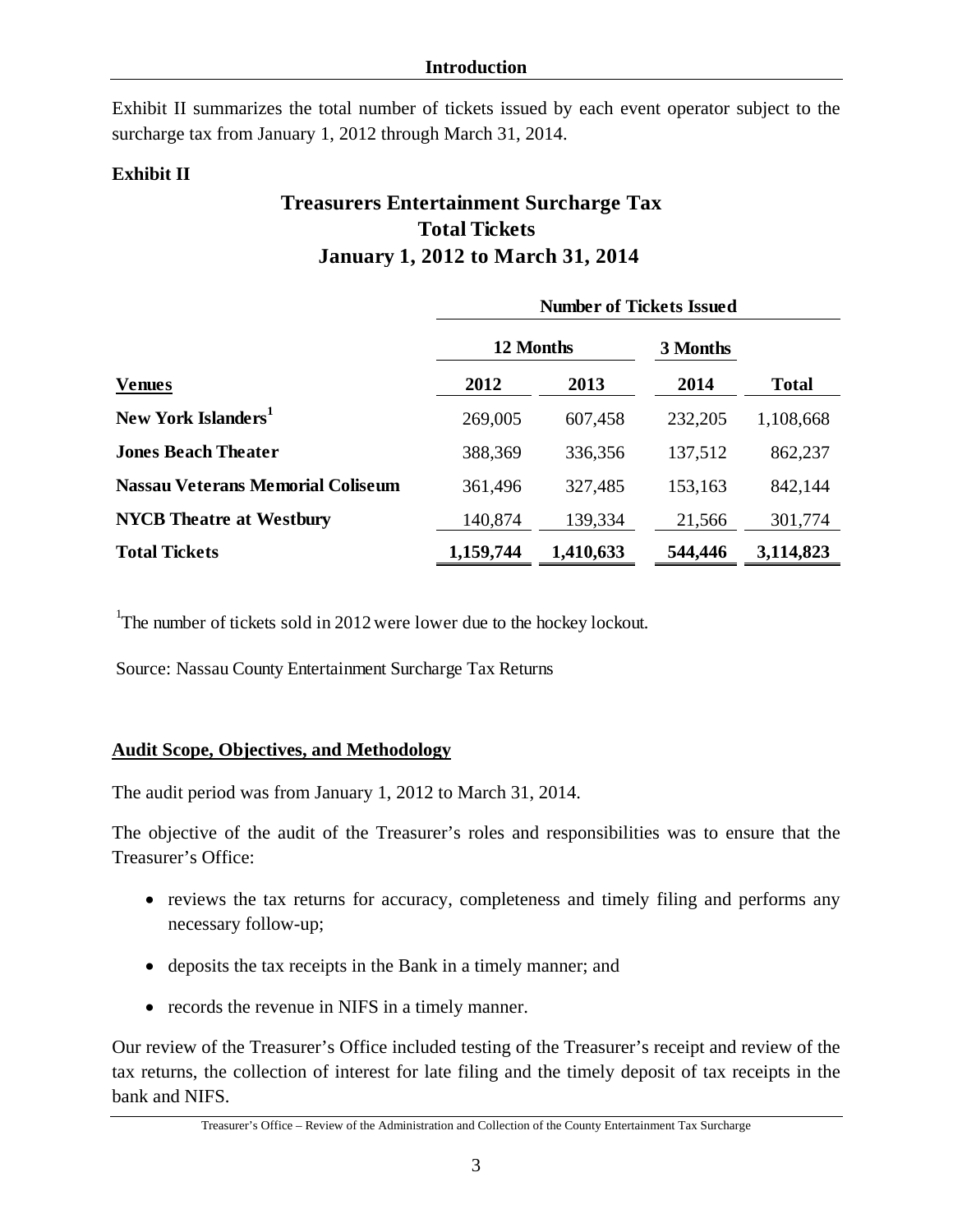A separate review was also performed of each event operator covered in individual reports addressed to each event operator. The event operator segment of our review involved comparing the information reported on the Surcharge Tax Returns to numerous Ticketmaster reports<sup>8</sup> provided by the event operators. See the Appendix for an Event Listing. We also examined the event operators' support documents for any tax-exempt tickets reported on the tax returns. Each event operator's report can be found on the Comptroller's website.

We believe our review provides a reasonable basis for the findings and recommendations contained herein.

<u>.</u>

Treasurer's Office – Review of the Administration and Collection of the County Entertainment Tax Surcharge <sup>8</sup> Ticketmaster reports are used by the event operators to record all tickets sold and complimentary tickets issued for all events on the tax returns.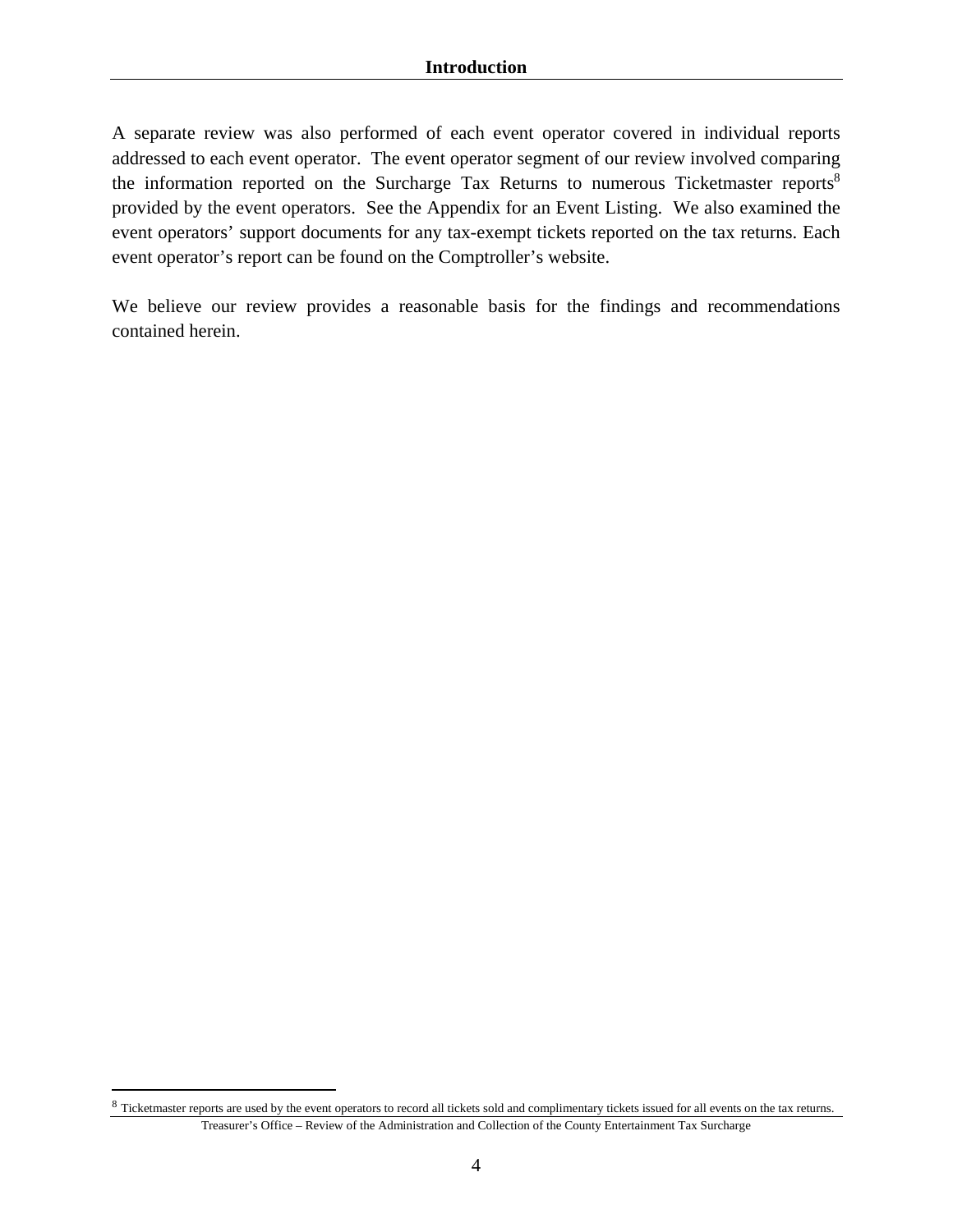## **Audit Finding:**

1

## **(1) The Treasurer's Office Did Not Require Event Operators to Submit Information Missing from 59 of 105 Tax Returns**

Our review revealed that the Treasurer's Office does not review the Entertainment Tax Returns for completeness.

The regulation states the Treasurer will prescribe the form of the return and the return must show for each event, the date, the number of tickets sold, the turnstile attendance and the amount of tax due<sup>9</sup>...etc. The Entertainment Tax Return requires that a Schedule  $A^{10}$ , which lists this required information, be completed for each separate event.

Our review revealed that 59 of 105 Entertainment Tax Returns filed were either missing the required Schedule A or the Schedule A was missing required information. The Schedule A information is needed to verify the accuracy of the event operator's computation of the number of tickets subject to the tax and the tax amount due.

Additionally, two returns (May 2012 and May 2013) were never filed by SMG and the Treasurer's Office did not request their submission. The Treasurer's Office representatives stated that no returns were filed because SMG did not have revenue during those months. Per the tax return instructions, SMG must file a Monthly Return<sup>11</sup>. The regulation<sup>12</sup> states, "...the treasurer shall investigate any failure to pay the tax required by Local Law or any other failure to comply with the Local Law…"

Exhibit III summarizes the information missing from the 59 tax returns submitted by event operators. Two event operators, Beach Concerts and Westbury Music Fair, accounted for 54 of the 59 tax returns that were missing information. Timely notification of missing information by the Treasurer's Office to the event operators would likely have minimized repeat occurrences of the same problem.

<sup>12</sup> Nassau County Administrative Code, Article 3a Entertainment Surcharge Regulations §5-95-0.c, Records to be kept; examination.

Treasurer's Office – Review of the Administration and Collection of the County Entertainment Tax Surcharge

<sup>&</sup>lt;sup>9</sup> Nassau County Administrative Code, Article 3a Entertainment Surcharge Regulations §5-94.0.e.1 and e.2, Returns and payments; overpayments and underpayments.

<sup>&</sup>lt;sup>10</sup> Schedule A shows the dates of each event, the number of taxable tickets, turnstile attendance, penalties and interest, and total tax amount.

<sup>&</sup>lt;sup>11</sup> Per the tax return, if any of the prior four quarters resulted in \$300,000 or more in receipts, "...then you must file a Monthly Return...". SMG met the \$300,000 threshold and was subject to this requirement.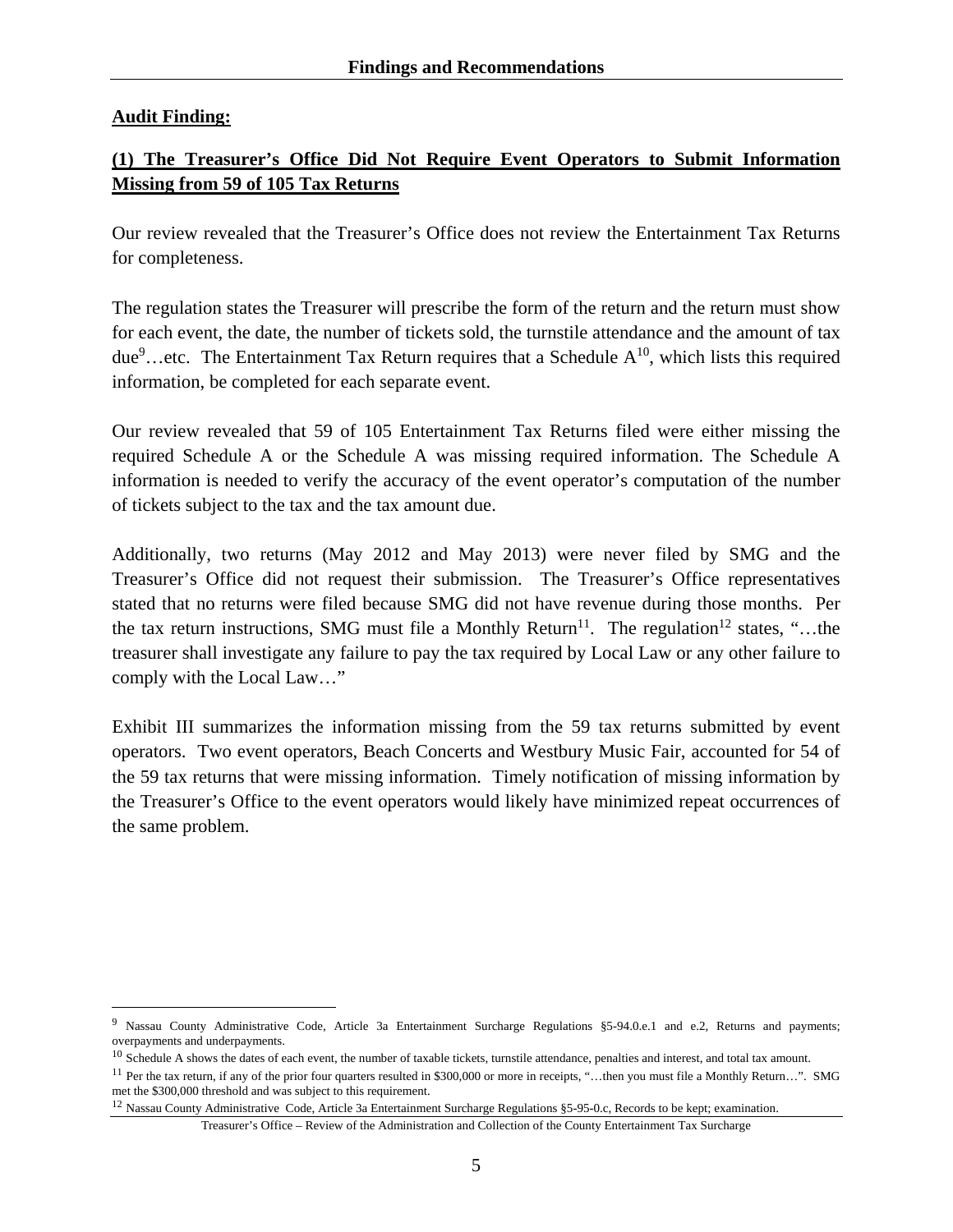## **Exhibit III**

## **Entertainment Surcharge Tax Returns Missing Required Information January 1, 2012 through March 31, 2014**

|      |                         | <b>Missing Forms</b> | <b>Information Missing</b>           |                    |
|------|-------------------------|----------------------|--------------------------------------|--------------------|
|      |                         |                      | <b>Turnstile</b>                     | Number of          |
| Year | <b>Event Operator</b>   | <b>Schedule A</b>    | <b>Attendance</b>                    | <b>Tax Returns</b> |
| 2012 | Beach Concerts Inc.     |                      | January - December                   | 12                 |
| 2012 | Westbury Music Fair LLC | December             | January - November                   | 12                 |
| 2012 | <b>SMG</b>              | January <sup>1</sup> | January <sup>2</sup> , July, October | 3                  |
| 2013 | Beach Concerts Inc.     |                      | January - December                   | 12                 |
| 2013 | Westbury Music Fair LLC | January - December   |                                      | 12                 |
| 2013 | <b>SMG</b>              |                      | March, June                          | 2                  |
| 2014 | Beach Concerts Inc.     |                      | January - March                      | 3                  |
| 2014 | Westbury Music Fair LLC | February, March      | January                              | 3                  |
|      | <b>Total</b>            |                      |                                      | 59                 |

 $<sup>1</sup>$  Schedule A was omitted from the tax return for the Disney On Ice event.</sup>

 $2^{2}$  The turnstile attendance count was missing from Schedule A for the Monster Truck event.

## **Audit Recommendation(s):**

We recommend that the Treasurer's Office review all tax returns upon receipt for completeness and notify event operators in writing of any missing documents or information required by the regulations. Such a review should be documented and reviewed by a supervisor. Any missing tax returns need to be requested immediately and assessed the applicable fines in accordance with the regulations.

## **Audit Finding:**

## **(2) Tax Receipts Were Not Always Deposited in the Bank Timely and Tax Returns Were Not Always Date Stamped**

Our review found that the surcharge tax collected was not consistently deposited in the Bank in a timely manner. We also found instances where the receipt of tax returns was not evidenced with the Treasurer's date stamp. The specific findings are summarized below.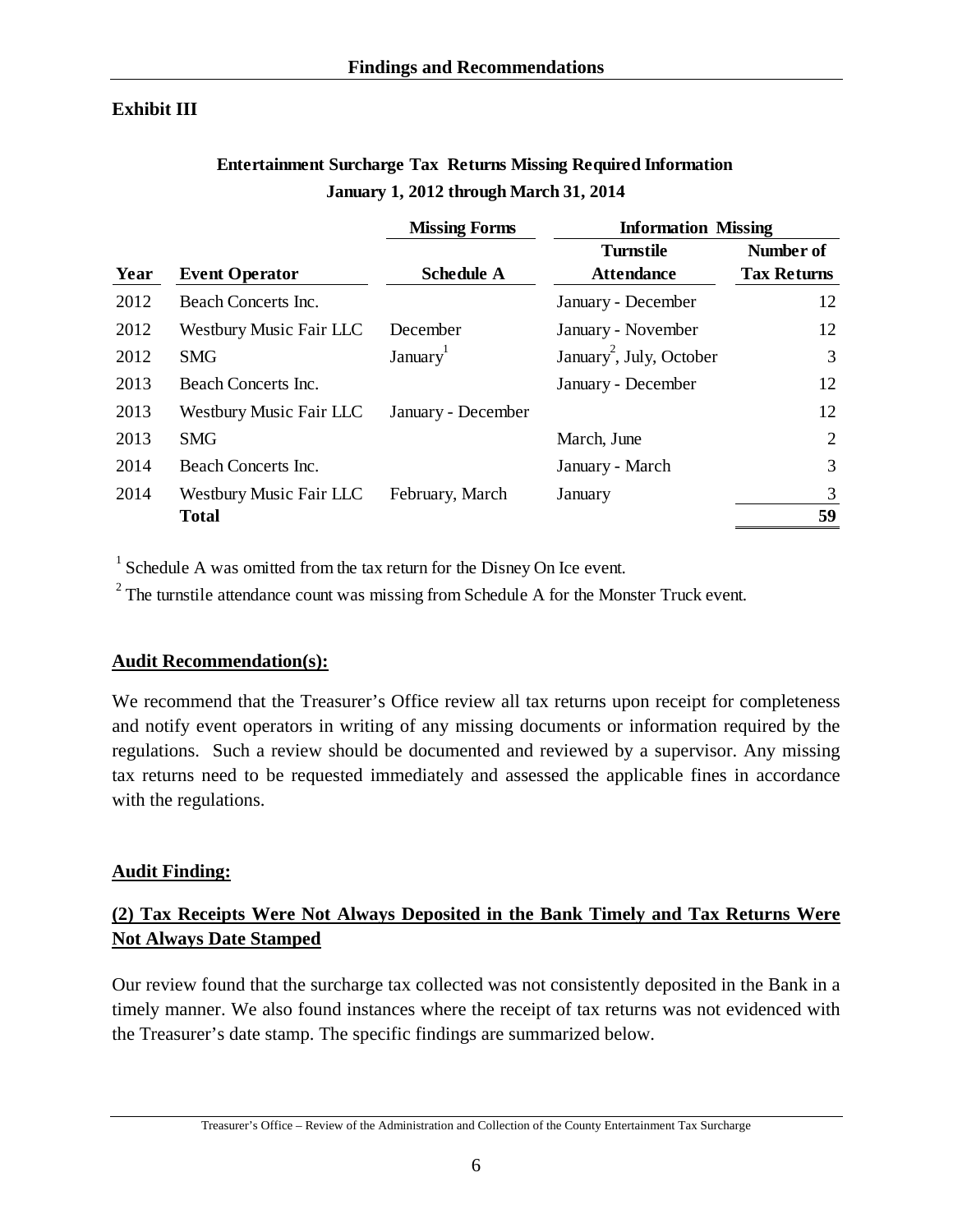## **Tax Receipts Not Deposited Timely**

The County Comptroller's Control Directive for Cash Receipts states "Departments must deposit the cash receipts with the County Treasurer at times designated by him or in no instance less frequently than once a week."13

We selected tax returns for twelve months and tested 45 deposits totaling \$2,505,893 in tax receipts and compared the dates the tax returns were received by the Treasurer (per the Treasurer's date stamp) to the bank deposit dates. We found \$158,361 or 6.3% of the deposits were made 1 to 20 days past the 7 day time frame. Cash receipts should be deposited as soon as possible, to minimize the risk of loss or theft and to maximize the interest revenue on the funds. The best practice is to "deposit moneys as soon as possible"<sup>14</sup> to safeguard assets.

Exhibit IV summarizes the cash receipts that were not deposited in the bank within the seven day time frame.

## **Exhibit IV**

1

## **Entertainment Surcharge Tax Return Receipts Not Deposited Within Seven Days January 1, 2012 through March 31, 2014**

|               |                                |               |                 |            | <b>Number</b> | <b>Tax Paid</b>  |
|---------------|--------------------------------|---------------|-----------------|------------|---------------|------------------|
| <b>Filing</b> |                                | <b>Filing</b> | Date            | Date of    | of Days to    | and              |
| Year          | <b>Event Operator</b>          | Month         | <b>Received</b> | Deposit    | Deposit       | <b>Deposited</b> |
| 2012          | <b>SMG</b>                     | September     | $23$ -Oct       | $2-Nov$    | 10            | \$<br>40,348     |
| 2013          | Beach Concerts Inc.            | September     | $16$ -Oct       | $12-Nov$   | 27            | 5,625            |
| 2013          | <b>SMG</b>                     | September     | $21$ -Oct       | $12-Nov$   | 22            | 24,902           |
| 2013          | <b>SMG</b>                     | November      | $20$ -Dec       | $31 - Dec$ | 11            | 55,884           |
| 2013          | Westbury Music Fair LLC        | May           | $13$ -Jun       | $1-Jul$    | 18            | 21,895           |
| 2014          | <b>Westbury Music Fair LLC</b> | February      | $17-Mar$        | $25-Mar$   | 8             | 9,707            |
|               | <b>Total</b>                   |               |                 |            |               | 158,361          |

## **Tax Returns Not Date Stamped to Evidence Receipt**

Our review found that 27 of 105 tax returns received by the Treasurer's Office during the audit period (or 25.7%) did not include the Treasurer's date stamp to evidence when the returns were received. This information is needed to determine whether the returns were received on time (on or before the 20th day of the month following the month for which the tax period ended) and, if necessary, to calculate 9% interest and the 50% penalty due for filing late.

<sup>13</sup> Nassau County Office of the Comptroller, Control Directive 3:Cash Receipts.4, page 4.

<sup>&</sup>lt;sup>14</sup> Office of the New York State Comptroller, The Practice of Internal Controls (October 2010). Section 1 - Cash Receipts -Deposit Procedures 1-2-2 Deposit cash timely.

Treasurer's Office – Review of the Administration and Collection of the County Entertainment Tax Surcharge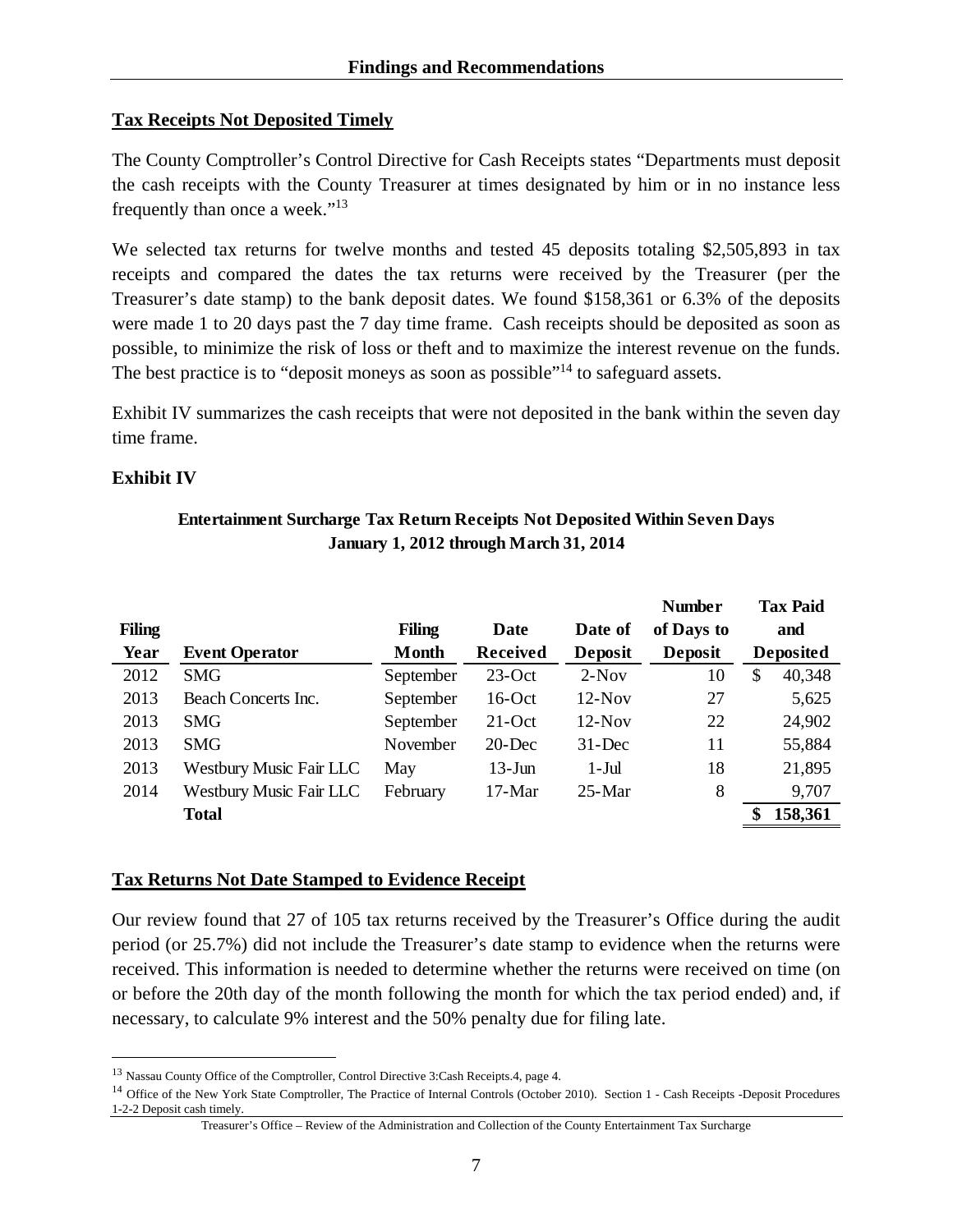Exhibit V summarizes the tax returns that were not date stamped by the Treasurer's Office upon receipt.

## **Exhibit V**

## **Entertainment Surcharge Tax Returns Missing Treasurer Date Stamp January 1, 2012 through March 31, 2014**

| Year | <b>Month</b> | <b>Taxes Paid</b> |
|------|--------------|-------------------|
| 2012 | April        | \$<br>77,226      |
| 2012 | December     | 44,478            |
| 2013 | February     | 141,982           |
| 2013 | March        | 101,940           |
| 2013 | March        | 148,219           |
| 2013 | March        | 25,161            |
| 2013 | April        | 105,322           |
| 2013 | April        | 34,715            |
| 2013 | May          | 69,177            |
| 2013 | May          | 72,297            |
| 2013 | July         | 64,185            |
| 2013 | July         | 6,287             |
| 2013 | July         | 25,791            |
| 2013 | August       | 26,382            |
| 2013 | August       | 13,172            |
| 2013 | Sepember     | 13,925            |
| 2013 | September    | 15,492            |
| 2013 | October      | 14,145            |
| 2013 | November     | 3,359             |
| 2013 | November     | 135,972           |
| 2013 | December     | 99,061            |
| 2014 | January      | 140,425           |
| 2014 | February     | 49,058            |
| 2014 | February     | 61,880            |
| 2014 | March        | 110,901           |
| 2014 | March        | 146,002           |
| 2014 | March        | 12,303            |
|      | 27           | \$<br>1,758,857   |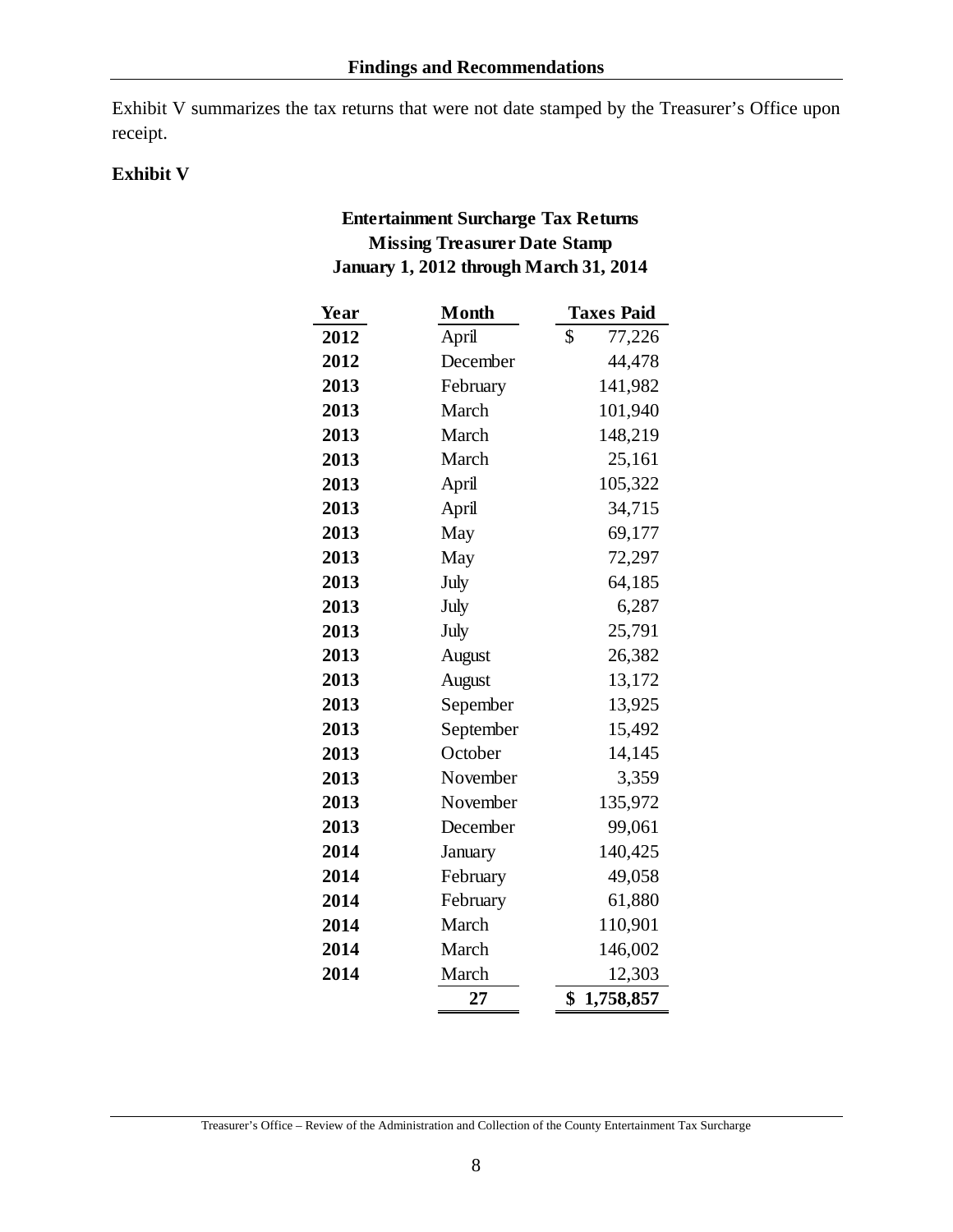## **Audit Recommendation(s):**

We recommend that the Treasurer's Office take the necessary corrective actions to:

- a) deposit all monies collected from tax returns within seven days in accordance with the County Comptroller's Control Directive for Cash Receipts; and
- b) date stamp all surcharge tax returns to evidence receipt for use to validate timely filing or the assessment of interest and penalties due for late filing.

## **Audit Finding:**

1

## **(3) The Treasurer's Office Did Not Examine Supporting Records to Verify the Accuracy of Tax Due**

Our review revealed that the Treasurer's Office has not been exercising its authority to examine the tax return and supporting documents to ensure that the taxes are computed correctly on the Entertainment Surcharge Tax Returns. According to Nassau County Administrative Code15, the Treasurer and the Comptroller both have the right to examine all documentation of any operator or sponsor of events held within the County to verify accuracy.

Our separate review of each event operator's tax returns, filed from January 2012 through March 2014, revealed errors and reporting issues that could have been detected and resolved sooner had the Treasurer's Office examined the returns when filed.

We vouched the information reported on the Surcharge Tax Returns to support provided by the event operators, including Ticketmaster reports<sup>16</sup> and proof of tax exempt status for any taxexempt tickets listed on the tax returns. The final report issued to each event operator can be found on the Comptroller's website. The findings included in these individual reports are summarized below. The amounts shown as due to the County include interest and penalties:

 Westbury Music Fair LLC owes the County \$548,198 for 190,268 tickets related to events claimed to have a seating capacity of less than 2,500 seats and for 23,973 tickets related to other events where the incorrect number of tickets were reported or the tax exempt status claimed could not be supported.

<sup>&</sup>lt;sup>15</sup> The Nassau County Administrative Code §5-95.0.b states that "The Treasurer and the Comptroller are hereby authorized to examine the books, papers, invoices and other records of any operator or other vendor of tickets or sponsor of events held within the County. To verify the accuracy of the tax imposed and assessed by Local Law, each such person is hereby directed and required to give to the Treasurer and the Comptroller, the means, facilities and opportunity for such examinations as are herein provided for and required".<br><sup>16</sup> Ticketmaster reports are used by the event operators to record all tickets sold and complimentary tickets issued for al

Treasurer's Office – Review of the Administration and Collection of the County Entertainment Tax Surcharge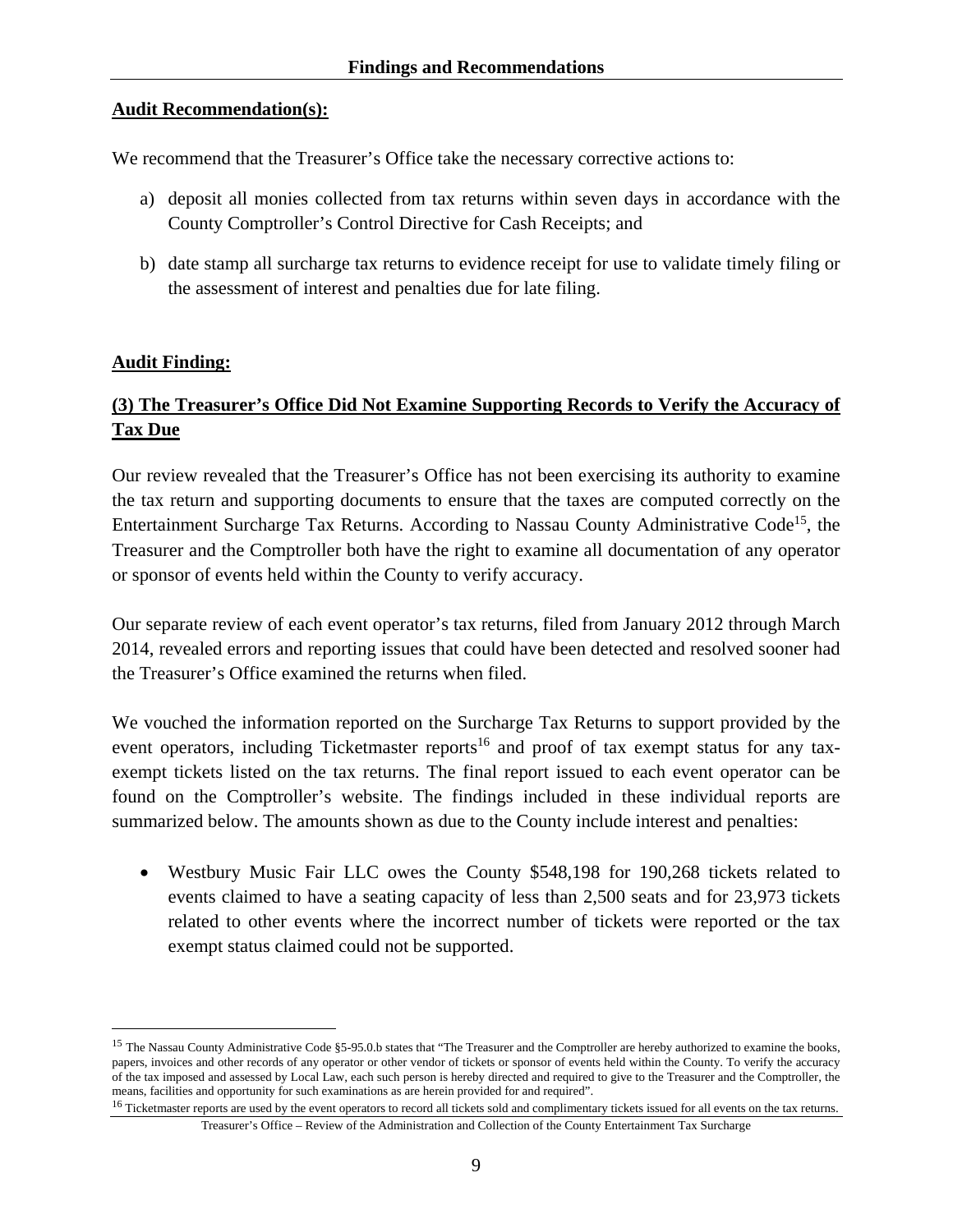- SMG owes the County a total of \$176,523 for 65,381 seats sold with no proof of taxexempt status and for 1,323 tickets sold but not included on the tax returns.
- Beach Concerts Inc. owed the County a total of \$2,488 on 984 Complimentary Tickets issued to the media; a check for this amount was remitted to the Treasurer on June 22, 2015.
- No exceptions were found on the tax returns filed by the New York Islander Hockey Club LP; and thus no report was issued to this event operator.

## **Audit Recommendation(s):**

We recommend that the Treasurer's Office regularly obtain and review the supporting documentation for a sample of Entertainment Surcharge Tax Returns received from event operators to ensure the accuracy and validity of the amount of tax imposed and collected on tickets sold at events.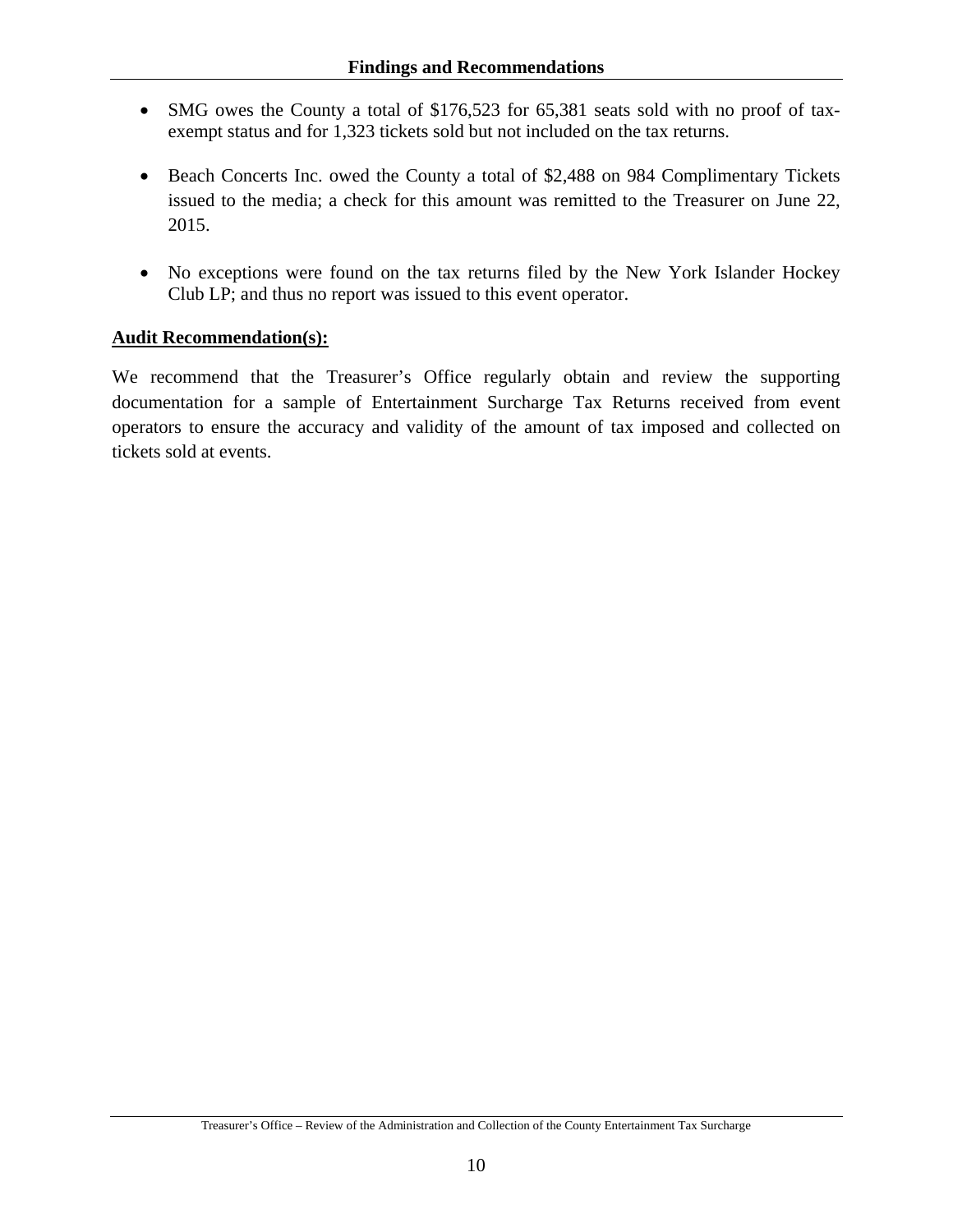| <b>Nassau Veterans</b>   |  |
|--------------------------|--|
| <b>Memorial Coliseum</b> |  |
| New York Islanders       |  |

|  | <b>Event Listing</b> <sup>1</sup> |  |
|--|-----------------------------------|--|
|--|-----------------------------------|--|

| <b>IVEW TOTA ISIAHUCIS</b> |                              |
|----------------------------|------------------------------|
| <b>Anaheim Ducks</b>       | Aerosmith                    |
| <b>Boston Bruins</b>       | American Idol                |
| <b>Buffalo Sabres</b>      | Amor                         |
| <b>Calgary Flames</b>      | <b>Beer Fest</b>             |
| Carolina Hurricanes        | Bollywood Sonu Nigam         |
| Chicago Blackhawks         | <b>Brad Paisley</b>          |
| Colorado Avalanche         | Carrie Underwood             |
| Columbus Blue Jackets      | Circus                       |
| Dallas Stars               | Cirque De Soleil             |
| Detroit Red Wings          | Cirque / Michael Jackson     |
| <b>Edmonton Oilers</b>     | Dead Ma5                     |
| <b>Florida Panthers</b>    | Demi Lovato                  |
| Los Angeles Kings          | Disney Live Mickey           |
| Minnesota Wild             | Disney on Ice                |
| <b>Montreal Canadiens</b>  | Disney Phineas & Ferb        |
| <b>Nashville Predators</b> | Fire Ems                     |
| New Jersey Devils          | <b>Harlem Globe Trotters</b> |
| NY Rangers                 | How to Train your Dragon     |
| Orange & Blue Scrimmage    | Jay-Z                        |
| <b>Ottawa Senators</b>     | Jeff Dunham                  |
| Philadelphia Flyers        | Kanye West                   |
| Phoenix Coyotes            | <b>LMFAO</b>                 |
| <b>Pittsburgh Penguins</b> | Long Island Boat             |
| San Jose Sharks            | Luke Bryan                   |
| St. Louis Blues            | Marc Anthony                 |
| Tampa Bay Lightning        | Miranda Lambert              |
| Toronto Maple Leafs        | <b>Monster Truck</b>         |
| <b>Vancouver Canucks</b>   | New Edition                  |
| <b>Washington Capitals</b> | NJ Nets & Knicks             |
| Winnipeg Jets              | <b>NKOTB</b>                 |

| <b>Memorial Coliseum</b>   | <b>Memorial Coliseum</b> |                                 |  |
|----------------------------|--------------------------|---------------------------------|--|
| <b>New York Islanders</b>  | <b>SMG</b>               |                                 |  |
| Anaheim Ducks              | Aerosmith                | Pink                            |  |
| Boston Bruins              | American Idol            | Rammstein                       |  |
| <b>Buffalo Sabres</b>      | Amor                     | <b>RFAK</b> Indian Show         |  |
| Calgary Flames             | Beer Fest                | Ricardo Arjona                  |  |
| Carolina Hurricanes        | Bollywood Sonu Nigam     | <b>Rick Ross</b>                |  |
| Chicago Blackhawks         | <b>Brad Paisley</b>      | Ringling Bros & Barnum & Bailey |  |
| Colorado Avalanche         | Carrie Underwood         | Rise Against                    |  |
| Columbus Blue Jackets      | Circus                   | Romeo Santos                    |  |
| Dallas Stars               | Cirque De Soleil         | <b>Sesame Street</b>            |  |
| Detroit Red Wings          | Cirque / Michael Jackson | Tatoo Expo                      |  |
| <b>Edmonton Oilers</b>     | Dead Ma5                 | The Who                         |  |
| <b>Florida Panthers</b>    | Demi Lovato              | Trans Siberian                  |  |
| Los Angeles Kings          | Disney Live Mickey       | Vans Warped Tour                |  |
| Minnesota Wild             | Disney on Ice            | Vicente Fernandez               |  |
| <b>Montreal Canadiens</b>  | Disney Phineas & Ferb    | <b>WWE</b>                      |  |
| Nashville Predators        | Fire Ems                 |                                 |  |
| New Jersey Devils          | Harlem Globe Trotters    |                                 |  |
| NY Rangers                 | How to Train your Dragon |                                 |  |
| Orange & Blue Scrimmage    | $Jay-Z$                  |                                 |  |
| Ottawa Senators            | Jeff Dunham              |                                 |  |
| Philadelphia Flyers        | Kanye West               |                                 |  |
| Phoenix Coyotes            | <b>LMFAO</b>             |                                 |  |
| Pittsburgh Penguins        | Long Island Boat         |                                 |  |
| San Jose Sharks            | Luke Bryan               |                                 |  |
| St. Louis Blues            | Marc Anthony             |                                 |  |
| Tampa Bay Lightning        | Miranda Lambert          |                                 |  |
| <b>Toronto Maple Leafs</b> | <b>Monster Truck</b>     |                                 |  |
| Vancouver Canucks          | New Edition              |                                 |  |
| <b>Washington Capitals</b> | NJ Nets & Knicks         |                                 |  |
| Winnipeg Jets              | <b>NKOTB</b>             |                                 |  |
|                            |                          |                                 |  |

**Nassau Veterans** 

 $1$  This is a list of events by venue, held during the audit period. All events may not be listed.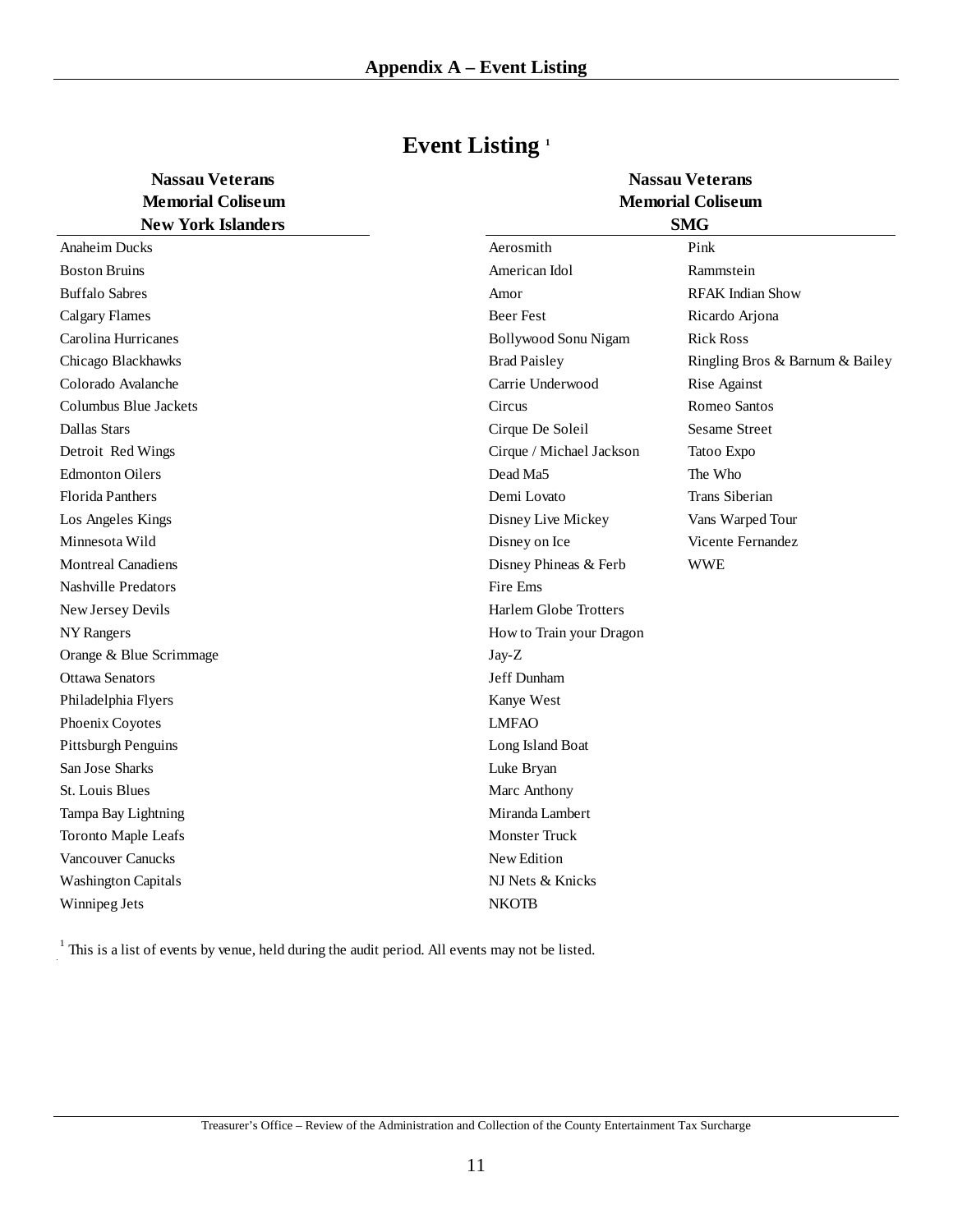# Event Listing<sup>1</sup> (continued)

## **Jones Beach Theatre**

| 311                                        | Foreigner / Styx/ Don Felder                   | Motley Crue                          |
|--------------------------------------------|------------------------------------------------|--------------------------------------|
| 311 / Slightly Stoopid                     | Goo Goo Dolls / Daughtry                       | Neil Diamond                         |
| 3 Doors Down / Daughtry                    | Heart / Jason Bonham's Led Zeppelin Experience | Nine Inch Nails                      |
| Allman Brothers Band                       | Honda Civic Tour Featuring Maroon 5            | O.A.R. (of a revolution.)            |
| Allman Brothers Band / Santana             | Huey Lewis and the News                        | One Direction                        |
| Americanarama                              | <b>Identity Tour</b>                           | One Republic / The Script            |
| <b>Backstreet Boys</b>                     | <b>Imagine Dragons</b>                         | Peter Frampton / The Doobie Brothers |
| <b>Barenaked Ladies</b>                    | Iron Maiden                                    | Peter Gabriel                        |
| <b>Barry Gibb</b>                          | Jack Johnson                                   | Phish                                |
| <b>Beach Boys</b>                          | James Taylor                                   | Pitbull & Kesha                      |
| <b>Big Time Rush</b>                       | <b>Jason Mraz</b>                              | <b>Rascal Flatts</b>                 |
| Big Time Rush / Victoria Justice           | Jimmy Buffet                                   | Ringo Starr & His All Starr Band     |
| <b>Black Crowes / Tedeschi Trucks Band</b> | Joe Cocker/Huey Lewis & The News               | Rockstar Energy Uproar Festival      |
| <b>Blake Shelton</b>                       | John Mayer                                     | Rod Stewart / Santana                |
| WBLI Summer Jam                            | <b>Jonas Brothers</b>                          | Rush                                 |
| Boston / Cheap Trick                       | Journey                                        | Scorpions Farewell Tour              |
| <b>Brad Paisley</b>                        | Kelly Clarkson / The Fray                      | <b>Stevie Nicks</b>                  |
| Caribbean Beachfest                        | Kings of Leon                                  | Sublime with Rome                    |
| Chicago / Doobie Brothers                  | KISS / Def Leppard                             | System of Down                       |
| Chicago / REO Speedwagon                   | KISS / Motley Crue                             | Rascals                              |
| Dave Matthews Band                         | Lady Antebellum                                | Train                                |
| Def Leppard                                | Lil Wayne                                      | Warped Tours                         |
| Depeche Mode                               | Linkin Park / Incubus                          | Wiz Khalifa / ASAP Rocky             |
| Drake                                      | Lionel Richie                                  | Wiz Khalifa / Mac Miller             |
| Fall Out Boy / Paramore                    | Mary J. Blige                                  | Yanni                                |
| Fleetwood Mac                              | Matchbox 20 / Goo Goo Dolls                    |                                      |
| Florence and the Machine                   | Maze featuring Frankie Beverly                 |                                      |

 $1$  This is a list of events by venue, held during the audit period. All events may not be listed.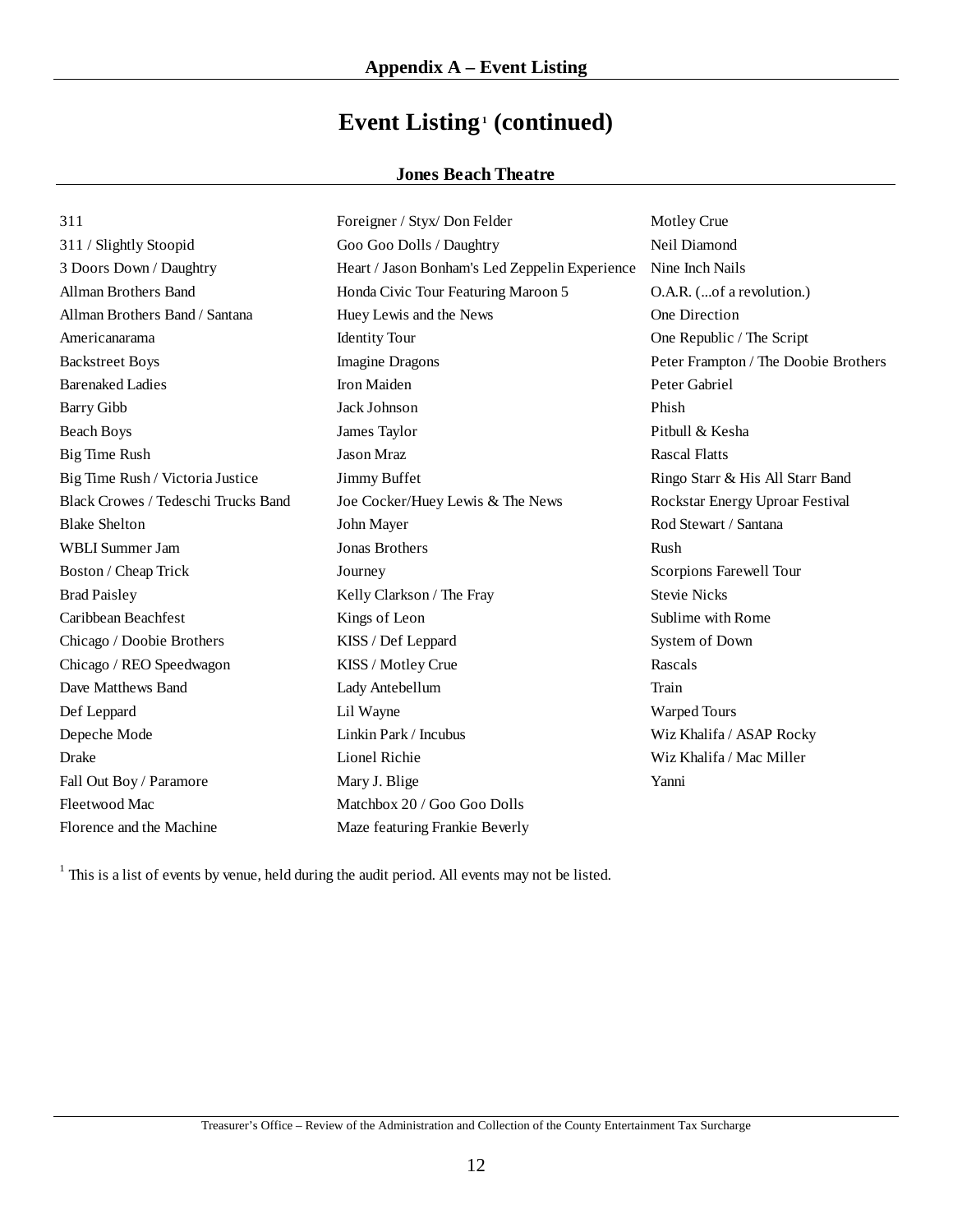# **Appendix A – Event Listing** Event Listing<sup>1</sup> (continued)

## **NYCB Theatre at Westbury**

| 1964: The Tribute           | Dion                         | Jerry Seinfeld              | Rhythm of the Dance  |
|-----------------------------|------------------------------|-----------------------------|----------------------|
| 70s Soul Jam                | Don Rickles                  | <b>Joan Rivers</b>          | Ron White            |
| Al Green                    | Doo Wop                      | John Kay & Steppenwolf      | Shankar Ehsaan       |
| Alabama                     | Eddie Griffin                | John Pinette                | Smokey Robinson      |
| America                     | En Vogue                     | <b>Johnny Mathis</b>        | Spring Doo Wop       |
| Annual Vday Ball            | <b>Engelbert Humperdinck</b> | <b>Jonas Brothers</b>       | Steve Vai            |
| April Fools Comedy          | Fall Doo Wop                 | Kenny Loggins               | Steve Winwood        |
| Artie Lange                 | Father Charles & Laurie      | Kenny Rogers                | Straight No Chaser   |
| Asia                        | Frankie Valli                | Kevin James                 | Teen Idols           |
| $B-52's$                    | Fresh Beat Band              | Lewis Black                 | Temptations & 4 Tops |
| Ballroom With A Twist       | George Lopez                 | LI Cares Event              | The Beach Boys       |
| <b>BB</b> King              | Gladys Knight                | LI Comedy Fest              | The Fresh Beat Band  |
| <b>Bell Bottom Ball</b>     | Golden Boys                  | Lisa Lampanelli             | The Golden Boys      |
| <b>Bill Burr</b>            | Graham Nash                  | Liza Minnelli               | The O'Jays           |
| <b>Bill Maher</b>           | Greg Lake                    | Long Island Comedy Fest     | The Whispers         |
| <b>Bill O'Reilly</b>        | Happy Together               | <b>Lynard Skynard</b>       | The Wiggles          |
| <b>Bob Weir</b>             | <b>Haunted Halloween</b>     | Magic School Bus            | Theresa Caputo       |
| Brian Regan                 | Holiday Doo Wop              | <b>Marshall Tucker Band</b> | <b>TNA</b> Wrestling |
| Brian Setzer Orchestra      | Hot Autumn Nights            | Martina McBride             | <b>Tony Bennett</b>  |
| <b>Brit Floyd</b>           | II Volo                      | Max & Ruby                  | <b>Tony Braxton</b>  |
| Celtic Thunder              | Imagin/Ocean                 | Michael Amante              | <b>Trace Adkins</b>  |
| Cesar Milan                 | <b>Imagination Movers</b>    | Michael McDonald            | Trisha Yearwood      |
| <b>Charlie Daniels Band</b> | <b>Irish Tenors</b>          | Mike Epps                   | Wanda Sykes          |
| Cheech & Chong              | J. Black/B. Medley           | <b>Mindless Behavior</b>    | Willie Nelson        |
| Chelsea Handler             | J. Geils Band                | <b>Moody Blues</b>          | Yes                  |
| Chicago                     | <b>Jack Black</b>            | Neil Sedaka                 | Yes & Procol Harum   |
| Chris Tucker                | Jackie Mason                 | One Life 2 Live             | Yes/The Albums       |
| Crosby Stills & Nash        | <b>Jay Black</b>             | Patti LaBelle               | <b>Yolo Presents</b> |
| Darius Rucker               | Jeff Dunham                  | Paul Anka                   | ZZ Top               |

 $<sup>1</sup>$  This is a list of events by venue, held during the audit period. All events may not be listed.</sup>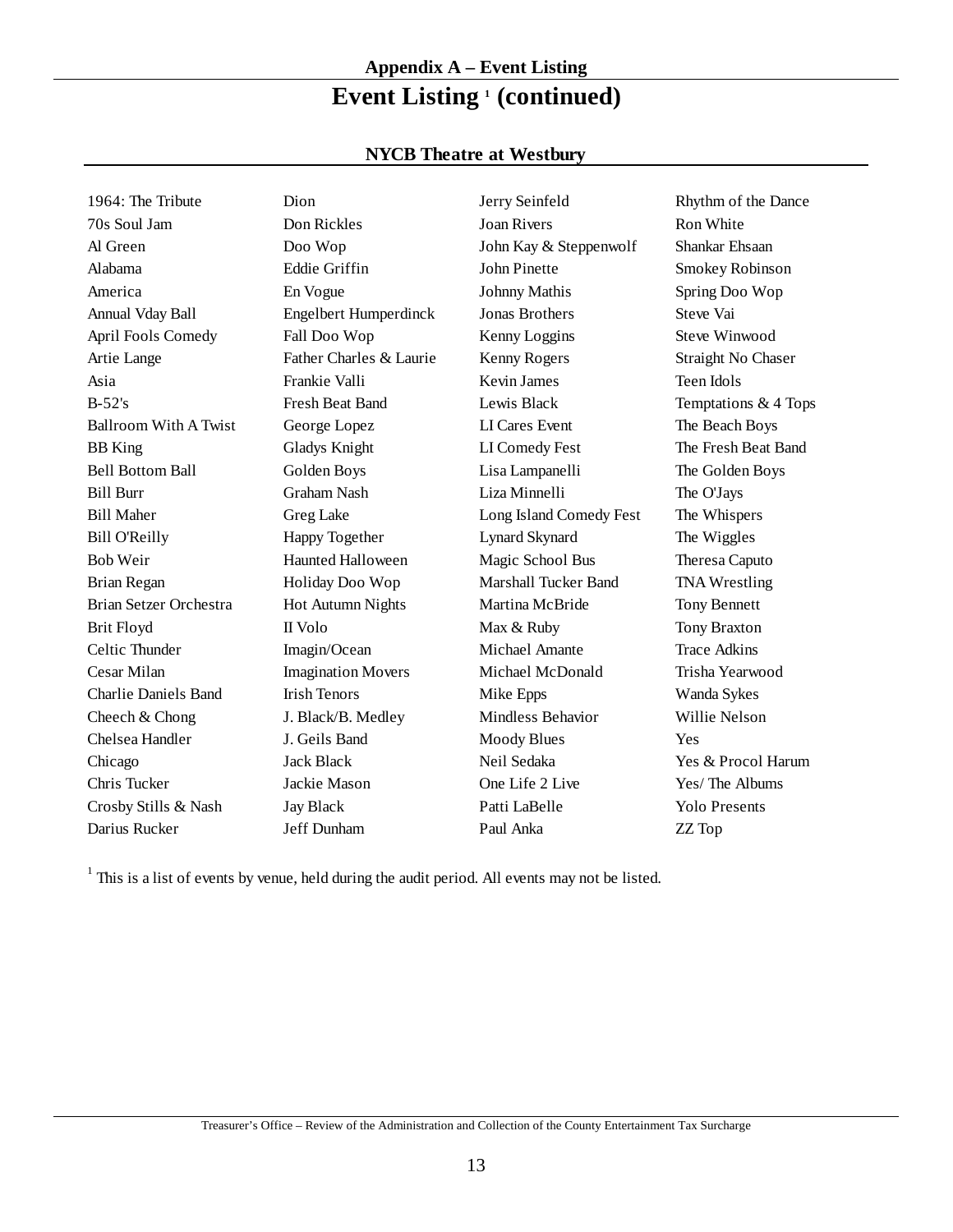EDWARD P MANGANO COUNTY EXECUTIVE



COUNTY OF NASSAU OFFICE OF THE COUNTY TREASURER 1 WEST STREET MINEOLA, NEW YORK 11501

BEAUMONT A. JEFFERSON **COUNTY TREASURER** 

ROLANDO S. FERNANDO<br>DEPUTY COUNTY TREASURER

July 28, 2015

Joann Greene **Field Audit Director** Nassau County Comptroller 240 Old Country Road, 2<sup>nd</sup> Floor Mineola, NY 11501

Dear Ms. Greene:

We have reviewed the comments and recommendations from the "Review of the Administration and Collection of the County Entertainment Surcharge Tax". The Treasurer's Office thanks the Comptroller's Office Field Audit Division for their expertise in conducting this audit. As a result of this audit, we have reviewed the processing procedures with the staff and implemented new procedures as needed.

We received a Letter of Engagement from the Field Audit Division on April 16, 2014 and the final Audit report on July 17, 2015. Field Audit Protocol (Rev 01/11) states that Field work is expected to be completed within 30 days and preliminary findings would be communicated to the auditee as field work progresses. During the fifteen-month period from engagement to final audit report, we were not provided with any feedback that could have been used to timely correct any issues that existed and update our procedures, if needed.

We reviewed the Audit Findings and recommendations (below in black), and following are our responses (in blue):

### **Audit Finding (1)** The Treasurer's Office Did Not Require Event Operators to Submit Information Missing from 59 of 105 Tax Returns

### **Comptroller's Audit Recommendation(s):**

We recommend that the Treasurer's Office review all tax returns upon receipt for completeness and notify event operators in writing of any missing documents or information required by the regulations. Such a review should be documented and reviewed by a supervisor. Any

Telephone: 516-571-2090 Facsimile: 516-571-1528 e-mail: nctreasurer@nassaucountyny.gov web site: www.nassaucountyny.gov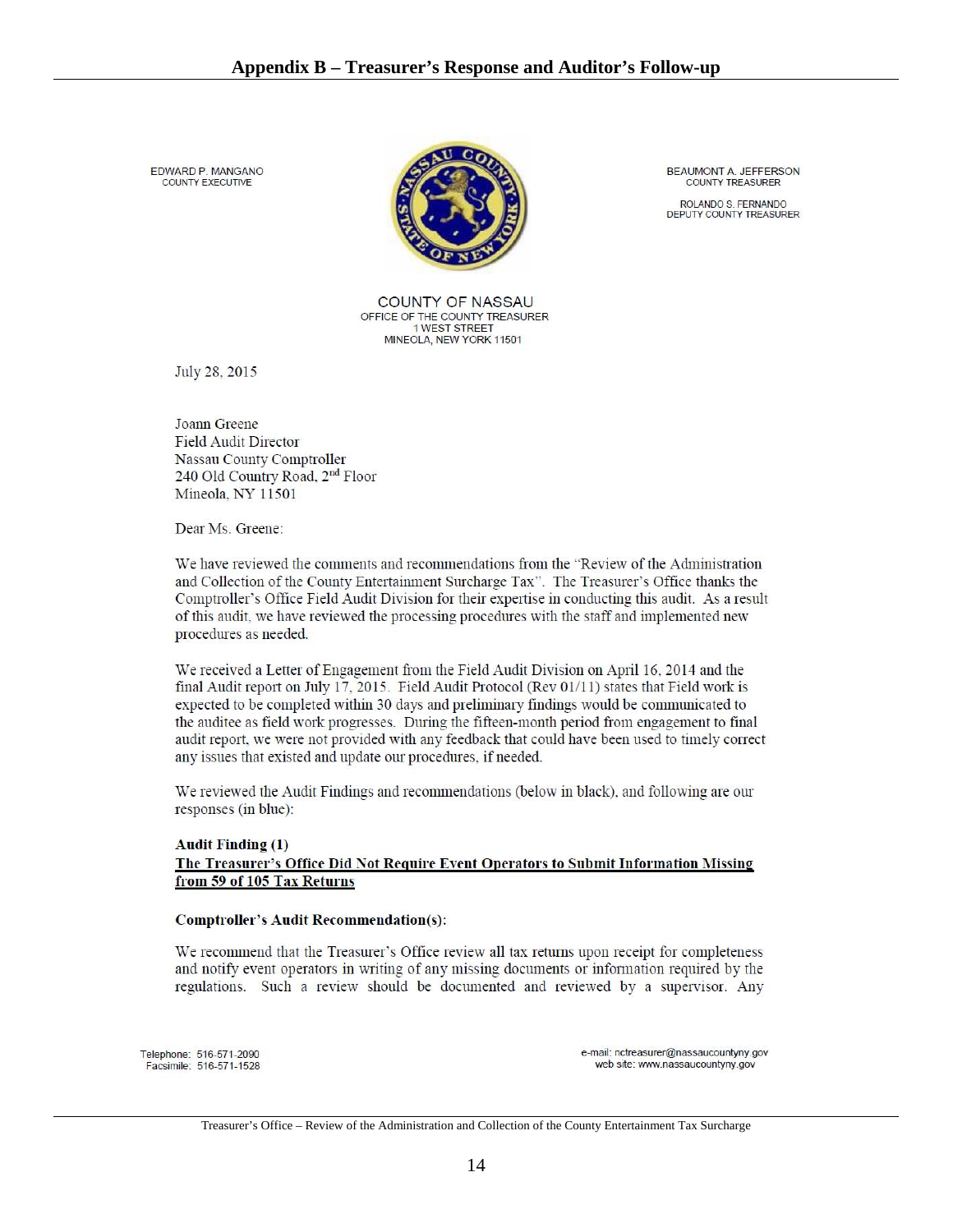missing tax returns need to be requested immediately and assessed the applicable fines in accordance with the regulations.

### **Response to Audit Finding (1):**

We agree that all tax returns should be reviewed for completeness and have reviewed the importance of this with the staff. The finding is primarily for missing turnstile information on the schedule "A". The turnstile information cannot always be reported on a schedule "A" since the taxes being reported could be for shows that are scheduled to occur several months after the tickets are sold and at the time of the report filing, no turnstile information is available.

#### **Audit Finding (2)** Tax Receipts Were Not Always Deposited in the Bank Timely and Tax Returns Were **Not Always Date Stamped**

### **Comptroller's Audit Recommendation(s):**

We recommend that the Treasurer's Office take the necessary corrective actions to:

a) deposit all monies collected from tax returns within seven days in accordance with the County Comptroller's Control Directive for Cash Receipts; and

b) date stamp all surcharge tax returns to evidence receipt for use to validate timely filing or the assessment of interest and penalties due for late filing

#### **Response to Audit Finding (2):**

- a) We agree, and it is our goal to timely post all funds to the financial system and deposit in the bank. A review of the sample indicates that all monies were deposited and most deposits were posted within 3 business days. The dates cited in the report do not take into account various factors and do not indicate the date we posted to the financial system.
	- The September 2012 return received on October 23, 2012 and posted in bank on November 2, 2012 for \$40,348.00 does not take into account that Super Storm Sandy occurred during that time.
	- The November 2013 return received on December 20, 2013 and deposited on December 31, 2013 was posted to the financial system on December 27, 2013 (documentation included). December 20, 2013 was a Friday and Christmas was the following Wednesday. This deposit was processed and recorded in the financial system within four business days of receipt.
	- The February 2014 return received on March 17, 2014 was entered into the financial system on March 21, 2014, four business days after receipt.
	- The September 2013 returns were filed late due to transition of the function to another employee. In addition, the deposit recorded in the financial system was on November 7, 2013. Audit finding states that date of deposit was November 12, 2013.
- b) We agree that all returns should be time-stamped, and we will enforce this with the staff. We also want to point out that receipt of the return is evidenced by the date recorded in the financial system. This information was the source used by the reviewer to determine that the returns were received before the deadline.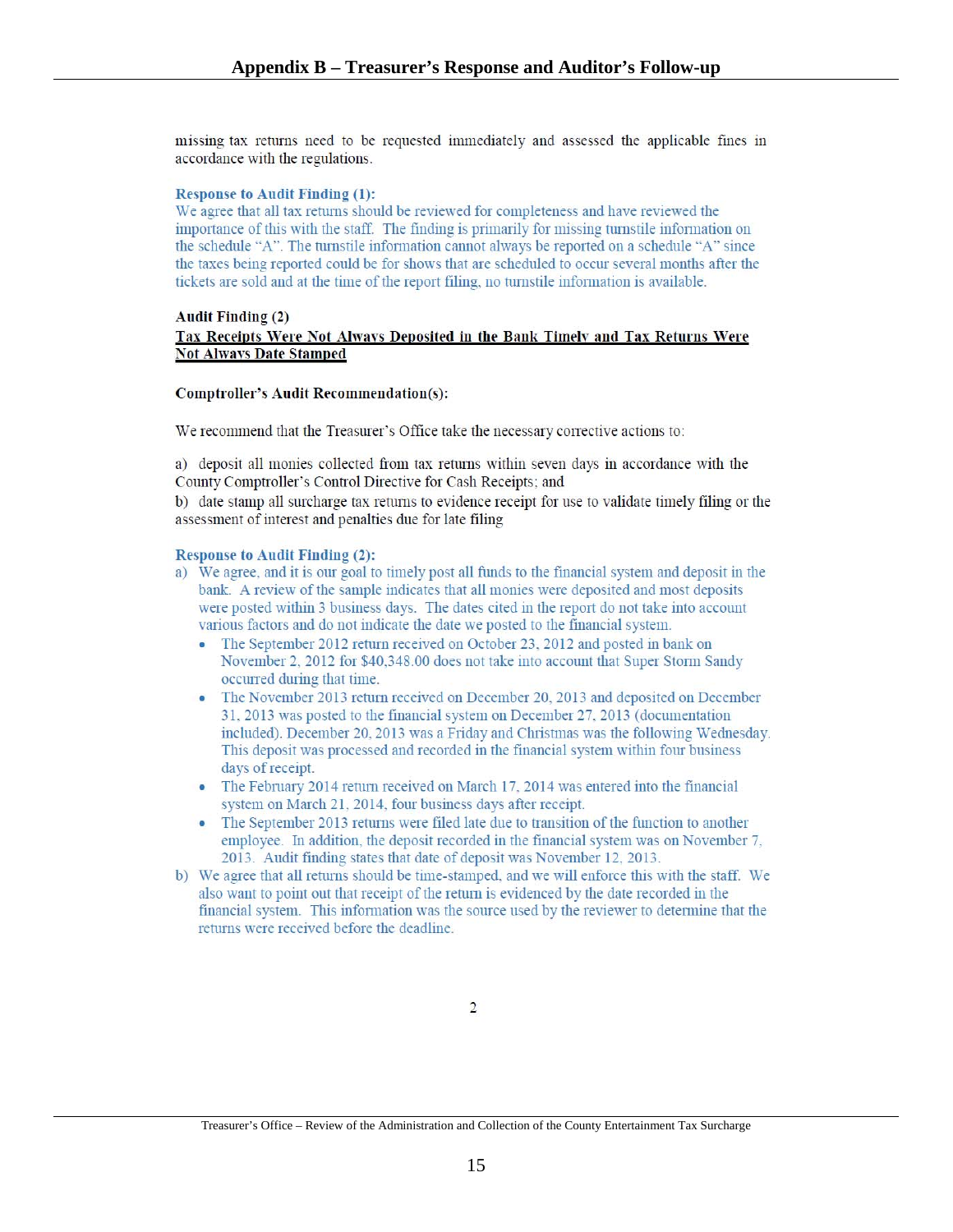**Audit Finding (3):** 

### (3) The Treasurer's Office Did Not Examine Supporting Records to Verify the Accuracy of **Tax Due**

### **Audit Recommendation(s):**

We recommend that the Treasurer's Office regularly obtain and review the supporting documentation for a sample of Entertainment Surcharge Tax Returns received from event operators to ensure the accuracy and validity of the amount of tax imposed and collected on tickets sold at events

### **Response to Audit Finding (3):**

We agree with this finding, and we have asked the venues for a full calendar of events and will request additional information to verify returns.

As highlighted in an email dated February 24, 2011, the prior Treasurer requested audit assistance from the Comptroller's Field Audit Division. The expertise, staffing and authority of the Comptroller's Field Audit Division provides the County with resources that are currently not available in the Treasurer's Office.

Sincerely,

Reaumont / ffessor

Beaumont A. Jefferson **County Treasurer**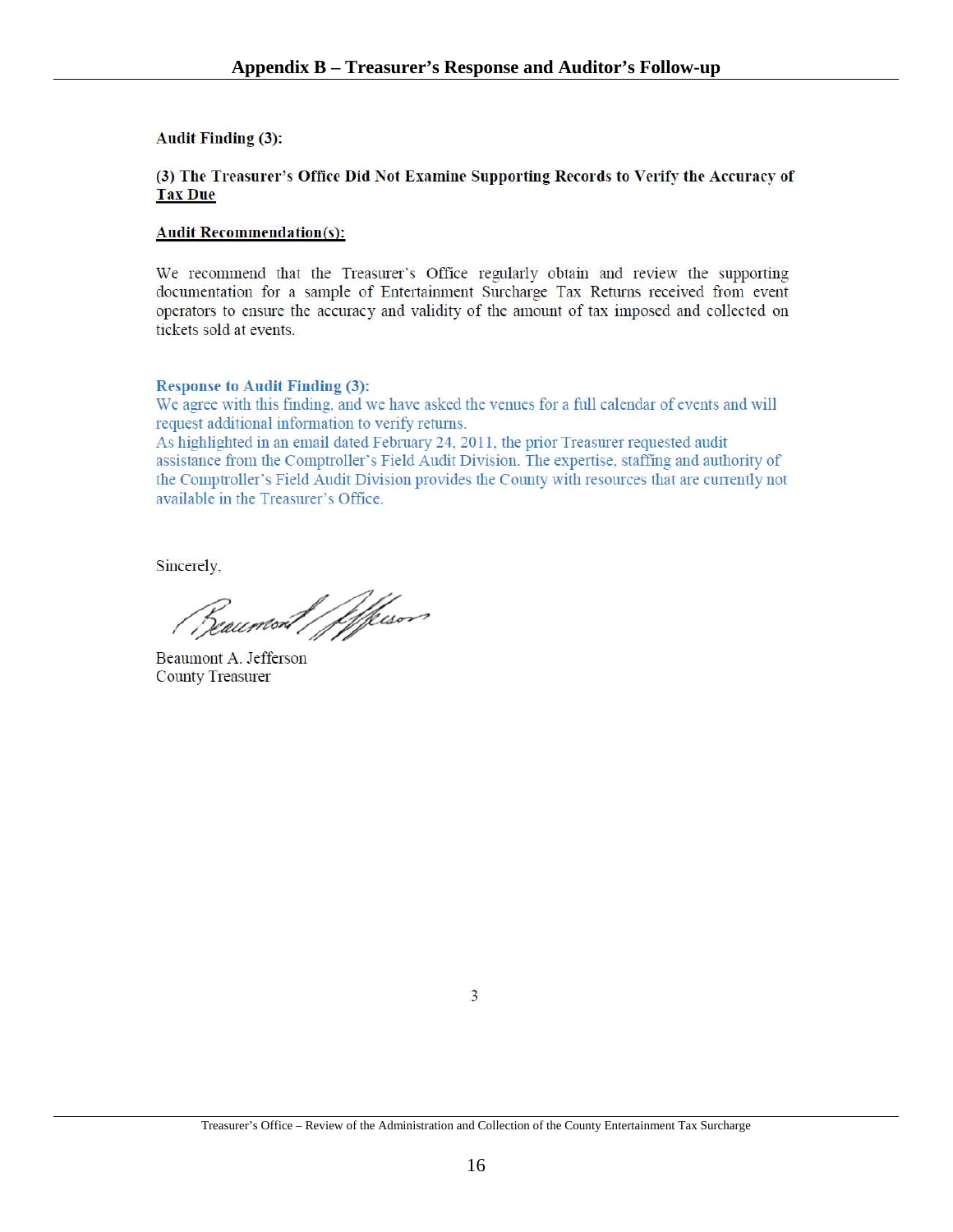| FAML4255 V4.2<br>LINK TO:                                                                                                                                  |                                |                                                           | NIFS PRODUCTION SYSTEM<br>RIMS DETAIL DOCUMENT               |                                                                                                      | 12/27/2013<br>$3:05$ PM |
|------------------------------------------------------------------------------------------------------------------------------------------------------------|--------------------------------|-----------------------------------------------------------|--------------------------------------------------------------|------------------------------------------------------------------------------------------------------|-------------------------|
| RIMS CODE<br>RIMS SIFFIY 01                                                                                                                                |                                | : ENT.TAX ENTERTAINMENT SURCHARGE REVENUE<br>POST PERIOD. |                                                              | <b>AMOINT</b>                                                                                        | 55 884 00               |
| <b>TRANS CODE</b><br>DOCUMENT REF<br>TRANS DESC.<br>TRANS AMOUNT<br><b>INDEX</b><br><b>SUBOBJECT</b><br>UCODE/ORD#/DRC                                     | :708<br>: TRGEN1300<br>: R1194 |                                                           | 55,884.00 TRANS NET AMT :<br>ACCOUNTING<br>ENTERTAINMENT TAX | CASH RECEIPT DISTRIBUTION TO A REVENUE ACCOUNT<br>: ENT SURCHARGE TAX-SMG AT NASAU COLLISEUM 11 2013 | .00.                    |
| <b>GRANT</b><br><b>GRANT DETAIL</b><br><b>PROJECT</b><br>PROJECT DETAIL<br>VENDOR NO/NAME<br><b>GL ACCOUNT</b><br><b>BANK NUMBER</b><br>FINANCIAL ERRORS : | : 1WN                          |                                                           | <b>SUBSIDIARY</b><br><b>TREAS NO</b>                         | <b>TO BE TAKEN WARDERS</b>                                                                           |                         |
| F1-HELP<br>F7-VIEW DOC<br>G014 - RECORD FOUND                                                                                                              | F2-SELECT                      | F3-DELETE<br>F9-LINK                                      | F4-PRIOR<br>F10-SAVE                                         | F5-NEXT                                                                                              | F6-BASIC<br>F12-PARTIAL |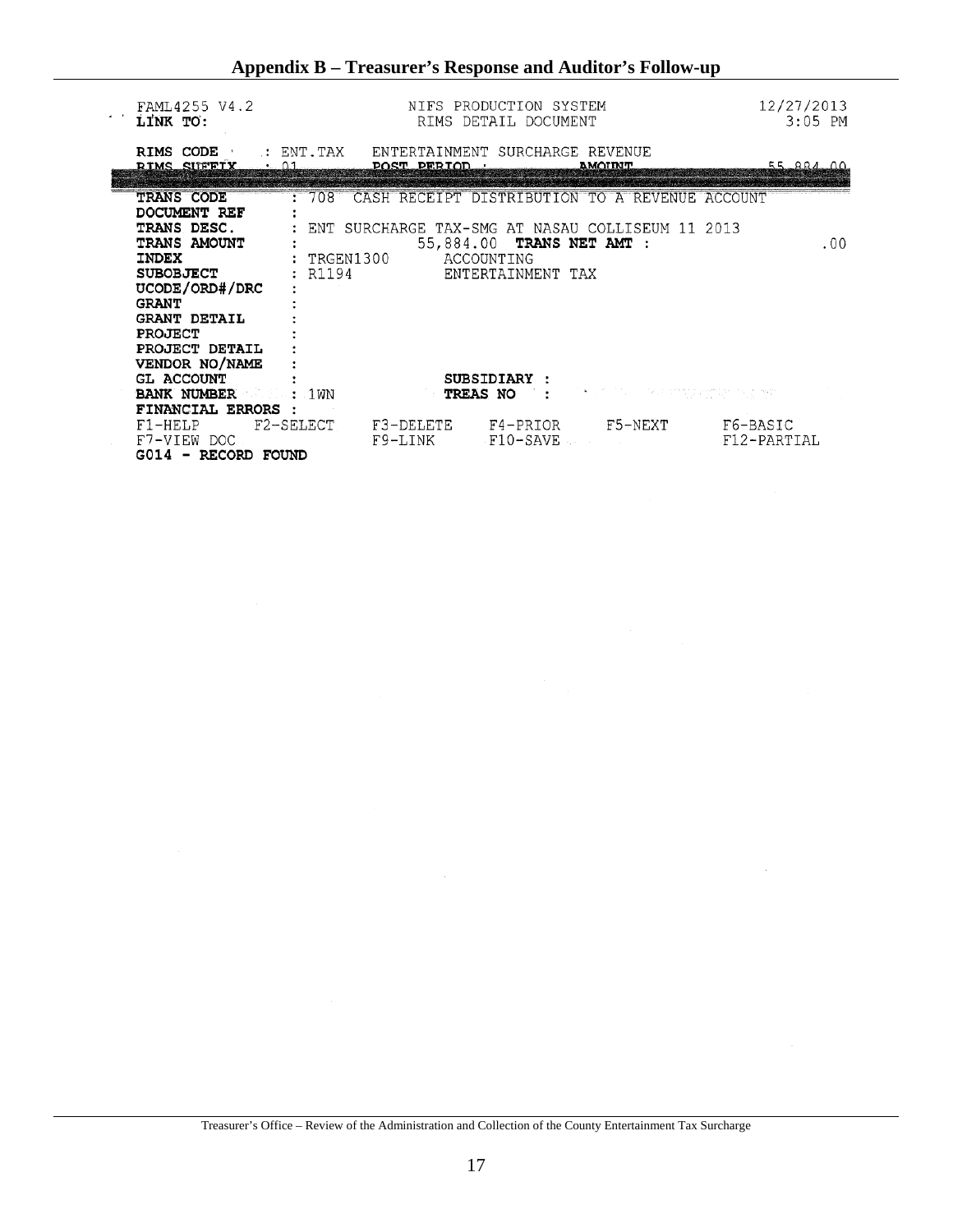## *Paragraph from the Letter from the Treasurer's Office, dated July 28, 2015 that included the Treasurer's responses to the draft report.*

"We received a Letter of Engagement from the Field Audit Division on April 16, 2014 and the final Audit report on July 17, 2015. Field Audit Protocol (Rev 01/11) states that Field work is expected to be completed within 30 days and preliminary findings would be communicated to the auditee as field work progresses. During the fifteen-month period from engagement to final audit report, we were not provided with any feedback that could have been used to timely correct any issues that existed and update our procedures, if needed."

## *Auditor's Follow-Up:*

*The statement above made by the Treasurer's Office "During the fifteen month period from the engagement to final audit report, we were not provided with any feedback…." is not accurate. The auditors communicated the preliminary findings to the Deputy County Treasurer in May 2014 and also in June and July of 2015. Below is an excerpt from an email sent by the auditors to the Treasurer's Office on July 29, 2015 to document when the Treasurer's Office was advised of the preliminary findings:* 

*The fieldwork at the Treasurer's Office in 2014 was the ground work for the auditors to then go to the New York Islanders, Nassau Veterans Memorial Coliseum (SMG), NYCB Theatre at Westbury and Jones Beach Theater and perform a review of the events at those locations, against what was reported to the County. The audit notes reflect a discussion with the Deputy County Treasurer on both May 2nd and May 5th, 2014 regarding the first two findings.* 

*Three of the venue audits required extensive audit work and found money owed to the County. When the auditors completed those reviews, they then compiled the few findings from their 2014 period at the Treasurer's Office and wrote them up to make the audit recommendations. The audit manager discussed these in a phone call in June 2015 with the Deputy County Treasurer and again in person on July 8, 2015.* 

## **Audit Finding (1)**

## **The Treasurer's Office Did Not Require Event Operators to Submit Information Missing from 59 of 105 Tax Returns**

## **Comptroller's Audit Recommendation(s):**

We recommend that the Treasurer's Office review all tax returns upon receipt for completeness and notify event operators in writing of any missing documents or information required by the regulations. Such a review should be documented and reviewed by a supervisor. Any missing tax returns need to be requested immediately and assessed the applicable fines in accordance with the regulations.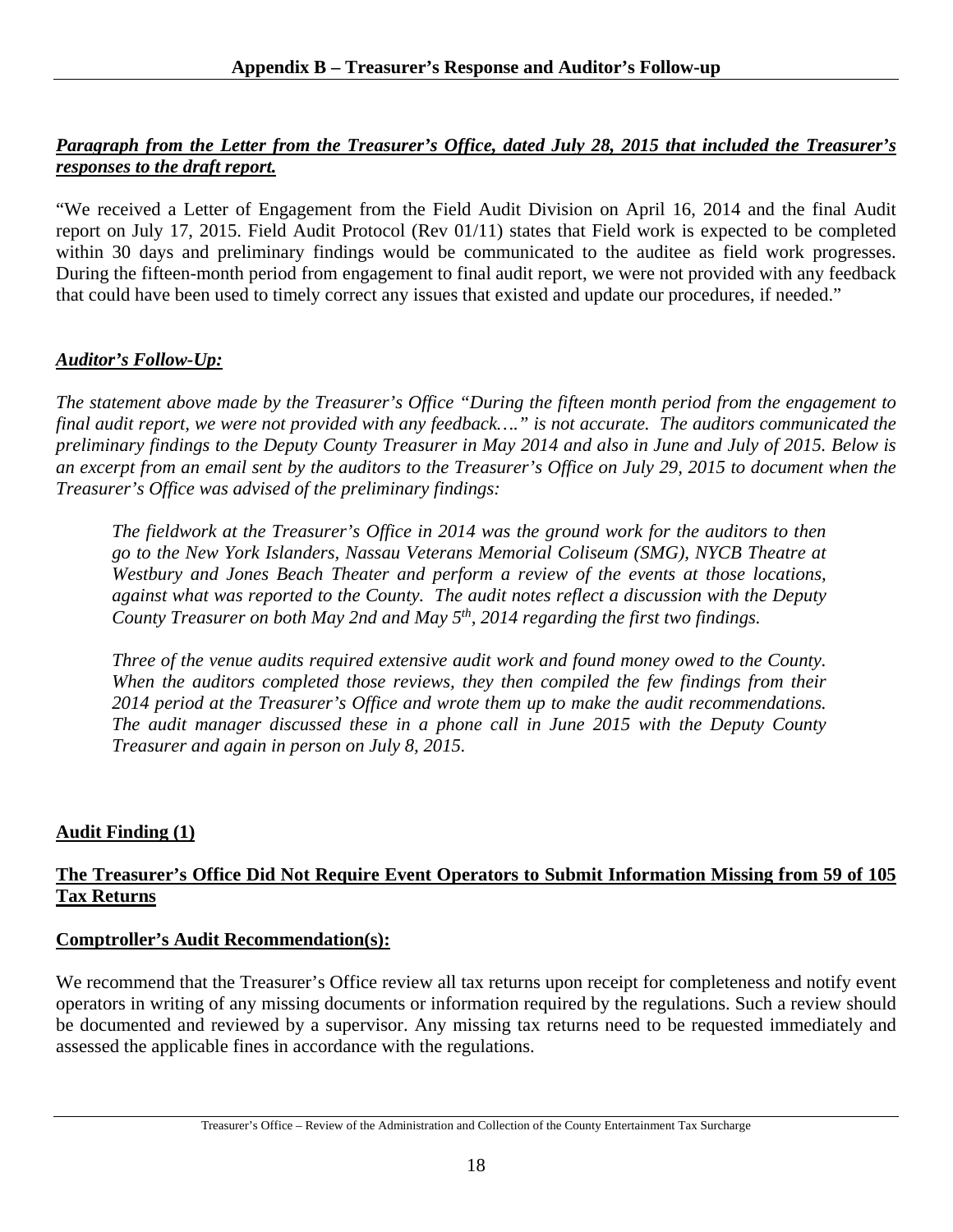## **Response to Audit Finding (1):**

We agree that all tax returns should be reviewed for completeness and have reviewed the importance of this with the staff. The finding is primarily for missing turnstile information on the schedule "A". The turnstile information cannot always be reported on a schedule "A" since the taxes being reported could be for shows that are scheduled to occur several months after the tickets are sold and at the time of the report filing, no turnstile information is available.

## *Auditor's Follow-up:*

*We concur with the corrective action taken by the Treasurer's Office to review all tax returns upon receipt for completeness.* 

*We reiterate the portion of the recommendation related to the Treasurer's Office notifying the event operators to submit missing documents or information required by the regulations. Turnstile information is available after the event has occurred and is necessary to verify that the number of "sold" tickets reported on the tax return is accurate and the correct amount of taxes were computed and paid to the County.* 

## **Audit Finding (2)**

## **Tax Receipts Were Not Always Deposited in the Bank Timely and Tax Returns Were Not Always Date Stamped**

## **Comptroller's Audit Recommendation(s):**

We recommend that the Treasurer's Office take the necessary corrective actions to:

- a) deposit all monies collected from tax returns within seven days in accordance with the County Comptroller's Control Directive for Cash Receipts; and
- b) date stamp all surcharge tax returns to evidence receipt for use to validate timely filing or the assessment of interest and penalties due for late filing.

## **Response to Audit Finding (2):**

- a) We agree, and it is our goal to timely post all funds to the financial system and deposit in the bank. A review of the sample indicates that all monies were deposited and most deposits were posted within 3 business days. The dates cited in the report do not take into account various factors and do not indicate the date we posted to the financial system.
	- The September 2012 return received on October 23, 2012 and posted in bank on November 2, 2012 for \$40,348.00 does not take into account that Super Storm Sandy occurred during that time.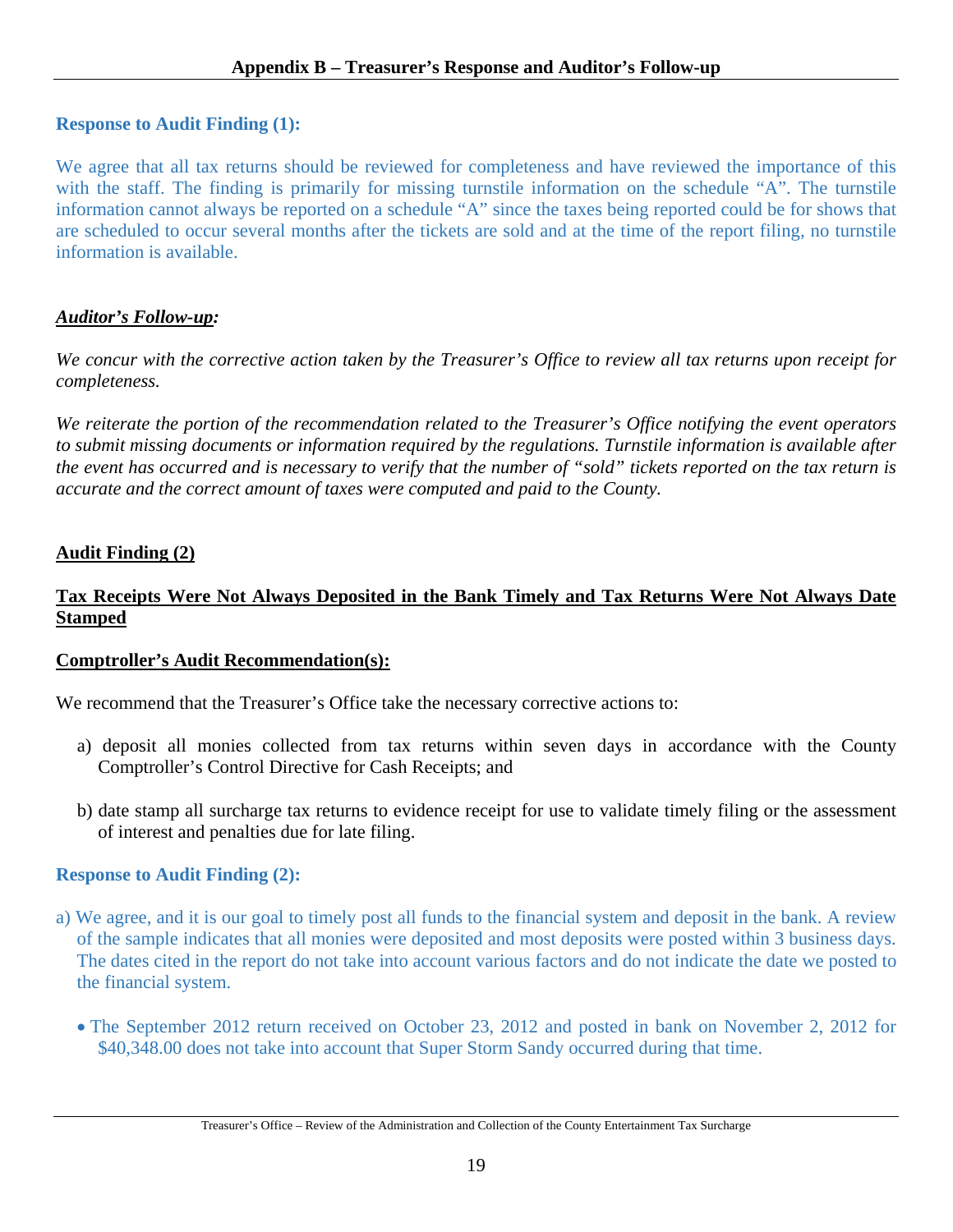## **Appendix B – Treasurer's Response and Auditor's Follow-up**

- The November 2013 return received on December 20, 2013 and deposited on December 31, 2013 was posted to the financial system on December 27, 2013 (documentation included). December 20, 2013 was a Friday and Christmas was the following Wednesday. This deposit was processed and recorded in the financial system within four business days of receipt.
- The February 2014 return received on March 17, 2014 was entered into the financial system on March 21, 2014, four business days after receipt.
- The September 2013 returns were filed late due to transition of the function to another employee. In addition, the deposit recorded in the financial system was on November 7, 2013. Audit finding states that date of deposit was November 12, 2013.
- b) We agree that all returns should be time-stamped, and we will enforce this with the staff. We also want to point out that receipt of the return is evidenced by the date recorded in the financial system. This information was the source used by the reviewer to determine that the returns were received before the deadline.

## *Auditor's Follow-up:*

*(a) We concur with the goal of the Treasurer's Office to timely deposit tax receipts in the bank in accordance with the County Comptroller's Control Directive for Cash Receipts.* 

*However, the inclusion in the Treasurer's response of the dates tax receipts were entered in the County's financial system is not relevant to the extent the actual date of the bank deposit is later. The audit found that the bank deposits themselves were not made within the 7 days of the receipt date as required by the Comptroller's Control Directive.* 

*Their response for the late deposits were Super Storm Sandy, Christmas Holiday and transition of the function from one employee to another.* 

*(b) We concur with the corrective action taken by the Treasurer's Office to enforce the need to date stamp all surcharge tax returns upon receipt.* 

*With respect the portion of the Treasurer's response that states,* "We also want to point out that receipt of the return is evidenced by the date recorded in the financial system. This information was the source used by the reviewer to determine that the returns were received before the deadline.", *the auditors only looked for the existence of a date stamp. The finding does not mention anything about using the date the receipt was recorded in the financial system to determine that the returns were received before the deadline. This is because the date recorded in the financial system is not evidence of the date the tax return was received.*